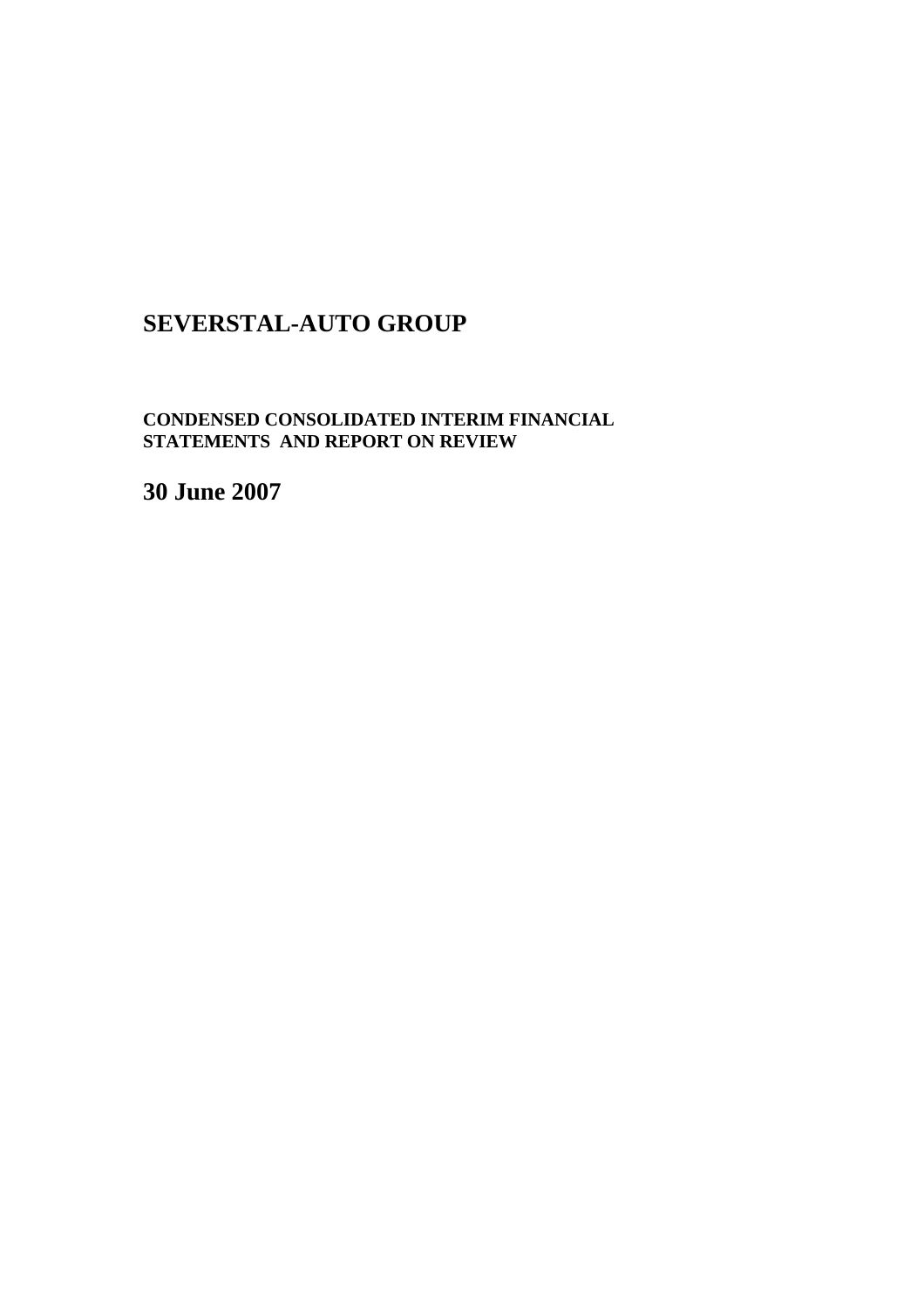30 June 2007

## **Contents**

### **Section page** numbers

Notes to the Condensed Consolidated Interim Financial Statements

| 3            |  |
|--------------|--|
|              |  |
|              |  |
| <sub>(</sub> |  |
|              |  |
| 8            |  |
| 9            |  |
| 10           |  |
| 11           |  |
| 12           |  |
| 13           |  |
| 14           |  |
| 15           |  |
| 16           |  |
| 17           |  |
| 18           |  |
| 19           |  |
| 20           |  |
| 21           |  |
| 22           |  |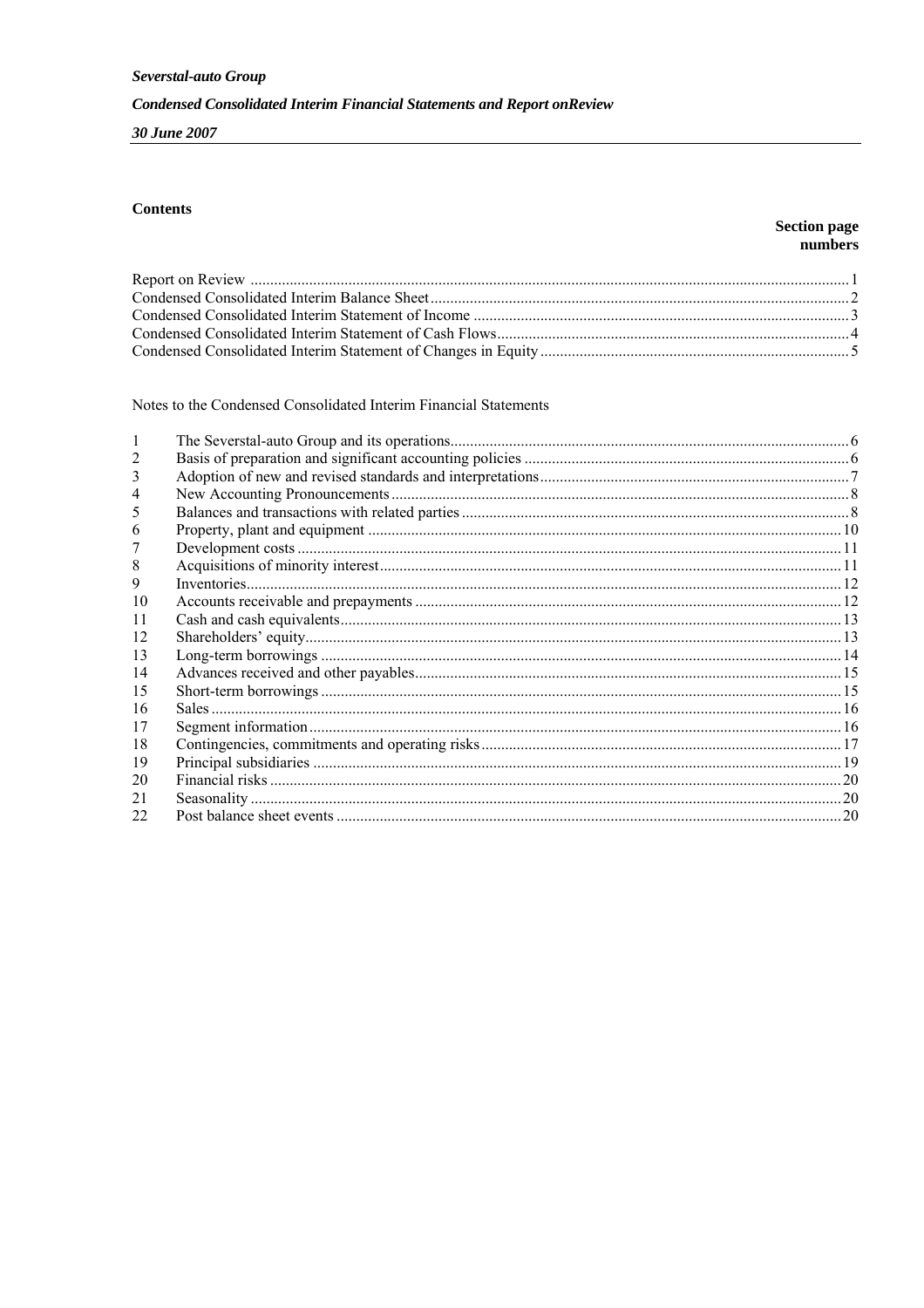

ZAO PricewaterhouseCoopers Audit Kosmodamianskaya Nab. 52, Bld. 5 115054 Moscow Russia Telephone +7 (495) 967 6000 Facsimile +7 (495) 967 6001 www.pwc.ru

#### Report on Review of Interim Financial Information

To the Shareholders and Board of Directors of the Open Joint-Stock Company "Severstal-auto"

#### Introduction

We have reviewed the accompanying consolidated condensed interim balance sheet of Open Joint-Stock Company "Severstal-auto" as of 30 June 2007 and the related consolidated condensed interim statements of income, changes in equity and cash flows for the six-month period then ended. Management is responsible for the preparation and presentation of this consolidated condensed interim financial information in accordance with International Accounting Standard 34 "Interim Financial Reporting". Our responsibility is to express a conclusion on this interim financial information based on our review.

#### Scope of Review

We conducted our review in accordance with International Standard on Review Engagements 2410, "Review of Interim Financial Information Performed by the Independent Auditor of the Entity". A review of interim financial information consists of making inquiries, primarily of persons responsible for financial and accounting matters, and applying analytical and other review procedures. A review is substantially less in scope than an audit conducted in accordance with International Standards on Auditing and consequently does not enable us to obtain assurance that we would become aware of all significant matters that might be identified in an audit. Accordingly, we do not express an audit opinion.

#### Conclusion

Based on our review, nothing has come to our attention that causes us to believe that the accompanying consolidated condensed interim financial information is not prepared, in all material respects, in accordance with International Accounting Standard 34 "Interim Financial Reporting".

2AO Price Date Harsdages Azalit

24 September 2007 Moscow, Russian Federation

This correspondence is confidential and is intended only for the use and benefit of the specific party for whom it was produced. No duty of care is given to, and no reliance may be placed on this correspondence by, any other party.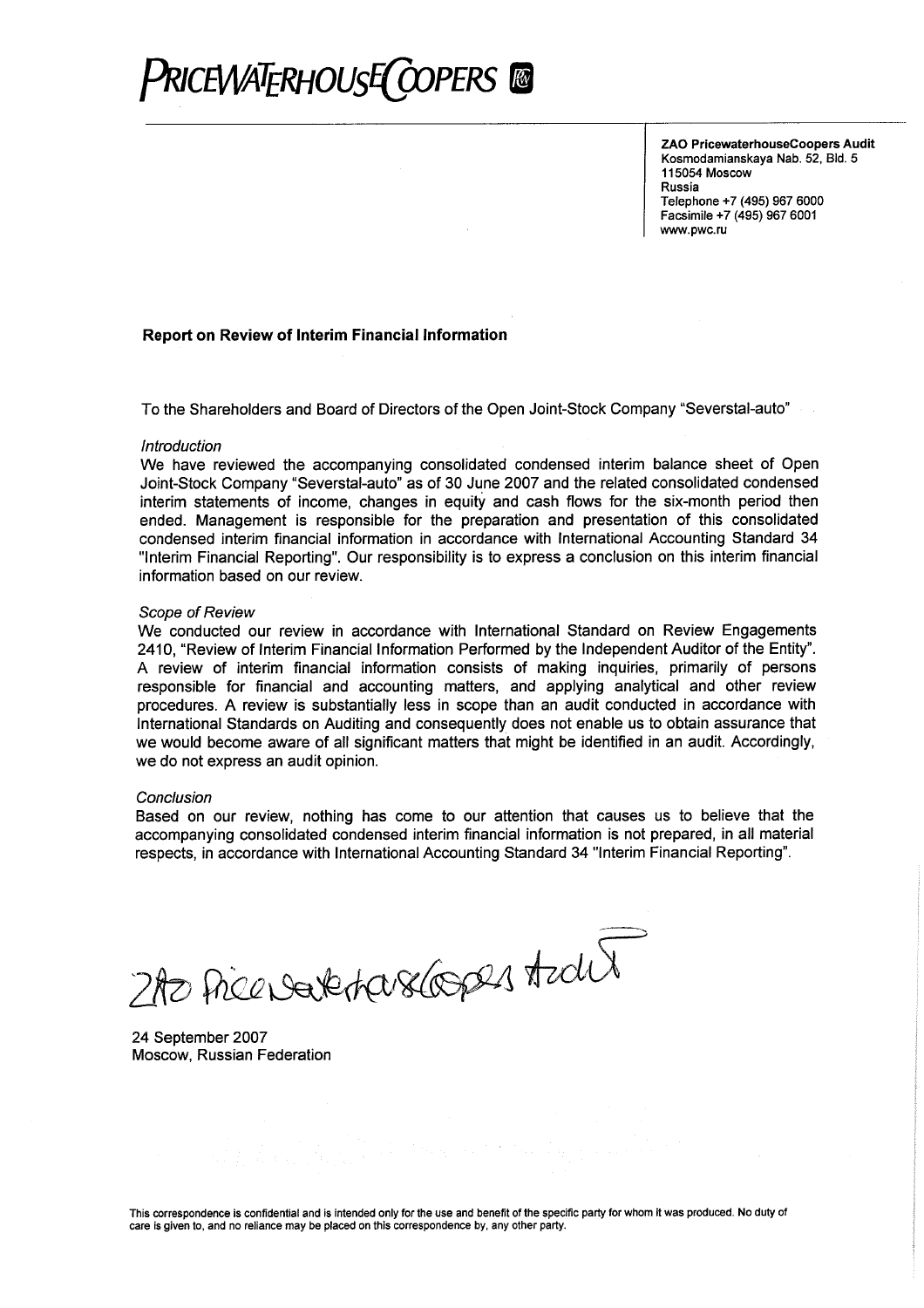|                                                                               |              | <b>RUB</b> million |                           | <b>Supplementary information</b><br><b>USS million (Note 2)</b> |                           |  |
|-------------------------------------------------------------------------------|--------------|--------------------|---------------------------|-----------------------------------------------------------------|---------------------------|--|
|                                                                               | <b>Note</b>  | At 30 June<br>2007 | At 31<br>December<br>2006 | At 30 June<br>2007                                              | At 31<br>December<br>2006 |  |
| <b>ASSETS</b>                                                                 |              |                    |                           |                                                                 |                           |  |
| Non-current assets:                                                           |              |                    |                           |                                                                 |                           |  |
| Property, plant and equipment                                                 | 6            | 13,739             | 13,012                    | 532                                                             | 494                       |  |
| Development costs                                                             | 7            | 800                | 803                       | 32                                                              | 31                        |  |
| Goodwill                                                                      |              | 1,484              | 1,484                     | 57                                                              | 56                        |  |
| Intangible assets<br>Financial assets                                         |              | 170<br>52          | 163<br>54                 | 7<br>2                                                          | 6<br>$\sqrt{2}$           |  |
| Other non-current assets                                                      |              | 769                | 272                       | 30                                                              | 10                        |  |
| Total non-current assets                                                      |              | 17,014             | 15,788                    | 660                                                             | 599                       |  |
| <b>Current assets:</b>                                                        |              |                    |                           |                                                                 |                           |  |
| Inventories                                                                   | 9            | 7,086              | 6,396                     | 275                                                             | 243                       |  |
| Accounts receivable and prepayments                                           | 10           | 6,335              | 4,662                     | 245                                                             | 177                       |  |
| Other current assets                                                          |              | 12                 | 19                        |                                                                 | 1                         |  |
| Cash and cash equivalents<br><b>Total current assets</b>                      | $11^{\circ}$ | 1,885              | 1,449                     | 73<br>593                                                       | 55<br>476                 |  |
|                                                                               |              | 15,318             | 12,526                    |                                                                 |                           |  |
| <b>Total assets</b>                                                           |              | 32,332             | 28,314                    | 1,253                                                           | 1,075                     |  |
| <b>LIABILITIES AND EQUITY</b>                                                 |              |                    |                           |                                                                 |                           |  |
| Equity:                                                                       |              |                    |                           |                                                                 |                           |  |
| Capital and reserves attributable to the                                      | 12           |                    |                           |                                                                 |                           |  |
| Company's equity holders:                                                     |              |                    |                           |                                                                 |                           |  |
| Share capital                                                                 |              | 530                | 530                       | 21                                                              | 20                        |  |
| Treasury shares<br>Share option                                               |              | (243)<br>6         |                           | (9)                                                             |                           |  |
| Share premium                                                                 |              | 6,019              | 6,019                     | 233                                                             | 229                       |  |
| Additional paid-in capital                                                    |              | 1,438              | 1,438                     | 56                                                              | 55                        |  |
| Retained earnings                                                             |              | 5,385              | 4,769                     | 210                                                             | 181                       |  |
| Total capital and reserves attributable to                                    |              |                    |                           |                                                                 |                           |  |
| the Company's equity holders                                                  |              | 13,135             | 12,756                    | 511                                                             | 485                       |  |
| Minority interest                                                             |              | 4,003              | 4,008                     | 155                                                             | 152                       |  |
| <b>Total equity</b>                                                           |              | 17,138             | 16,764                    | 666                                                             | 637                       |  |
| Non-current liabilities:                                                      |              |                    |                           |                                                                 |                           |  |
| Long-term borrowings                                                          | 13           | 1,443              | 1,736                     | 56                                                              | 66                        |  |
| Long-term taxes payable                                                       |              | 6                  | 6                         |                                                                 |                           |  |
| Post-retirement benefit obligation<br>Deferred income on government grant and |              | 48                 | 57                        | $\overline{\mathbf{c}}$                                         | $\boldsymbol{2}$          |  |
| other non-current liabilities                                                 |              | 346                | 369                       | 13                                                              | 14                        |  |
| Deferred income tax liabilities                                               |              | 1,173              | 1,186                     | 45                                                              | 45                        |  |
| Total non-current liabilities                                                 |              | 3,016              | 3,354                     | 116                                                             | 127                       |  |
| <b>Current liabilities:</b>                                                   |              |                    |                           |                                                                 |                           |  |
| Accounts payable                                                              |              | 3,722              | 4,273                     | 144                                                             | 162                       |  |
| Advances received and other payables                                          | 14           | 1,984              | 1,327                     | 77                                                              | 50                        |  |
| Taxes payable                                                                 |              | 543                | 522                       | 21                                                              | 20                        |  |
| Warranty and other provisions                                                 |              | 135                | 186                       | 5                                                               | 7                         |  |
| Short-term borrowings                                                         | 15           | 5,794              | 1,888                     | 224                                                             | $72\,$                    |  |
| <b>Total current liabilities</b>                                              |              | 12,178             | 8,196                     | 471                                                             | 311                       |  |
| <b>Total liabilities</b>                                                      |              | 15,194             | 11,550                    | 587                                                             | 438                       |  |
| Total liabilities and equity                                                  |              | 32,332             | 28,314                    | 1,253                                                           | 1,075                     |  |
| General Director                                                              |              |                    | Chief Financial Officer   |                                                                 |                           |  |
| V.A. Shvetsov                                                                 |              | N.A. Sobolev       |                           |                                                                 |                           |  |

The accompanying notes are an integral part of the condensed consolidated interim financial statements.

24 September 2007

 $\mathbf{z}$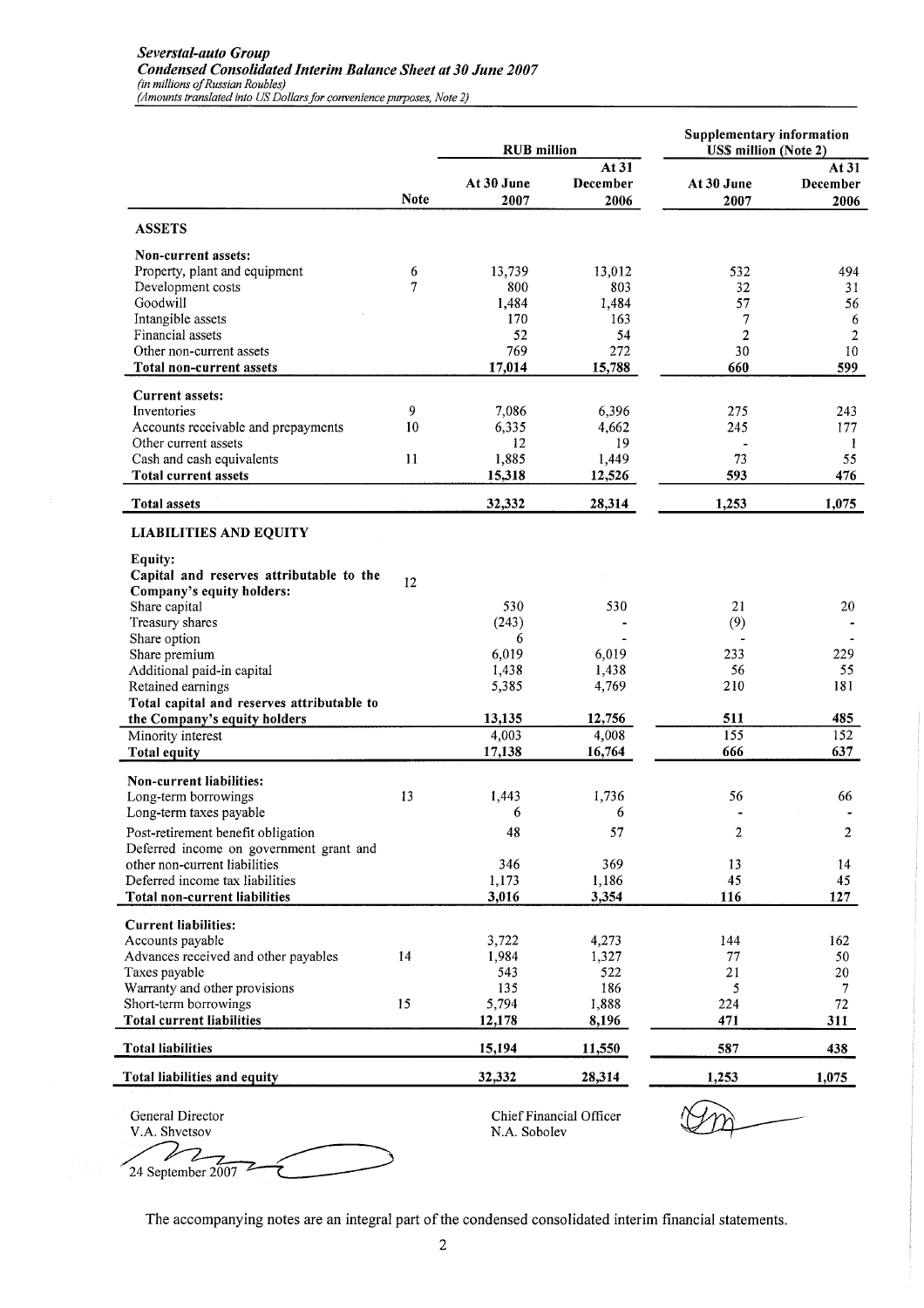#### *Severstal-auto Group Condensed Consolidated Interim Statement of Income for the six months ended 30 June 2007 (in millions of Russian Roubles)*

*(Amounts translated into US Dollars for convenience purposes, Note 2)*

|                                                                                                                                                           |             |      |           | <b>RUB</b> million<br>Six months ended 30 June | <b>Supplementary information</b><br>Six months ended 30 June | <b>US\$ million (Note 2)</b> |
|-----------------------------------------------------------------------------------------------------------------------------------------------------------|-------------|------|-----------|------------------------------------------------|--------------------------------------------------------------|------------------------------|
|                                                                                                                                                           | <b>Note</b> | 2007 | 2006      |                                                | 2007                                                         | 2006                         |
| <b>Sales</b>                                                                                                                                              | 16          |      | 23,361    | 15,036                                         | 896                                                          | 538                          |
| Cost of sales                                                                                                                                             |             |      | (18, 340) | (11, 394)                                      | (703)                                                        | (408)                        |
| <b>Gross profit</b>                                                                                                                                       |             |      | 5,021     | 3,642                                          | 193                                                          | 130                          |
|                                                                                                                                                           |             |      |           |                                                |                                                              |                              |
| Distribution costs<br>General and administrative                                                                                                          |             |      | (908)     | (598)                                          | (35)                                                         | (21)                         |
| expenses                                                                                                                                                  |             |      | (1,508)   | (1, 411)                                       | (58)                                                         | (50)                         |
| Other operating expenses                                                                                                                                  |             |      | (229)     | (54)                                           | (9)                                                          | (2)                          |
| <b>Operating profit</b>                                                                                                                                   |             |      | 2,376     | 1,579                                          | 91                                                           | 57                           |
|                                                                                                                                                           |             |      |           |                                                |                                                              |                              |
| Interest expense                                                                                                                                          |             |      | (181)     | (167)                                          | (7)                                                          | (6)                          |
| Foreign exchange gain - net                                                                                                                               |             |      | 8         | 18                                             |                                                              | $\mathbf{1}$                 |
| Gain on restructuring of assets and<br>liabilities                                                                                                        |             |      |           | 10                                             |                                                              |                              |
| Profit before tax                                                                                                                                         |             |      | 2,203     | 1,440                                          | 84                                                           | 52                           |
|                                                                                                                                                           |             |      |           |                                                |                                                              |                              |
| Income tax expense                                                                                                                                        |             |      | (576)     | (435)                                          | (22)                                                         | (16)                         |
| Profit for the period                                                                                                                                     |             |      | 1,627     | 1,005                                          | 62                                                           | 36                           |
|                                                                                                                                                           |             |      |           |                                                |                                                              |                              |
| Attributable to:                                                                                                                                          |             |      |           |                                                |                                                              |                              |
| Equity holders of the Company                                                                                                                             |             |      | 1,289     | 699                                            | 49                                                           | 25                           |
| Minority interest                                                                                                                                         |             |      | 338       | 306                                            | 13                                                           | 11                           |
|                                                                                                                                                           |             |      | 1,627     | 1,005                                          | 62                                                           | 36                           |
| Weighted average number of<br>shares outstanding during the<br>period (thousands)                                                                         |             |      | 34.21     | 34.27                                          | 34.21                                                        | 34.27                        |
|                                                                                                                                                           |             |      |           |                                                |                                                              |                              |
| Earnings per share for profit<br>attributable to the equity holders of<br>the Company during the period (in<br>RUB and US\$) - basic and fully<br>diluted |             |      | 37.68     | 20.40                                          | 1.43                                                         | 0.73                         |

The accompanying notes are an integral part of the condensed consolidated interim financial statements.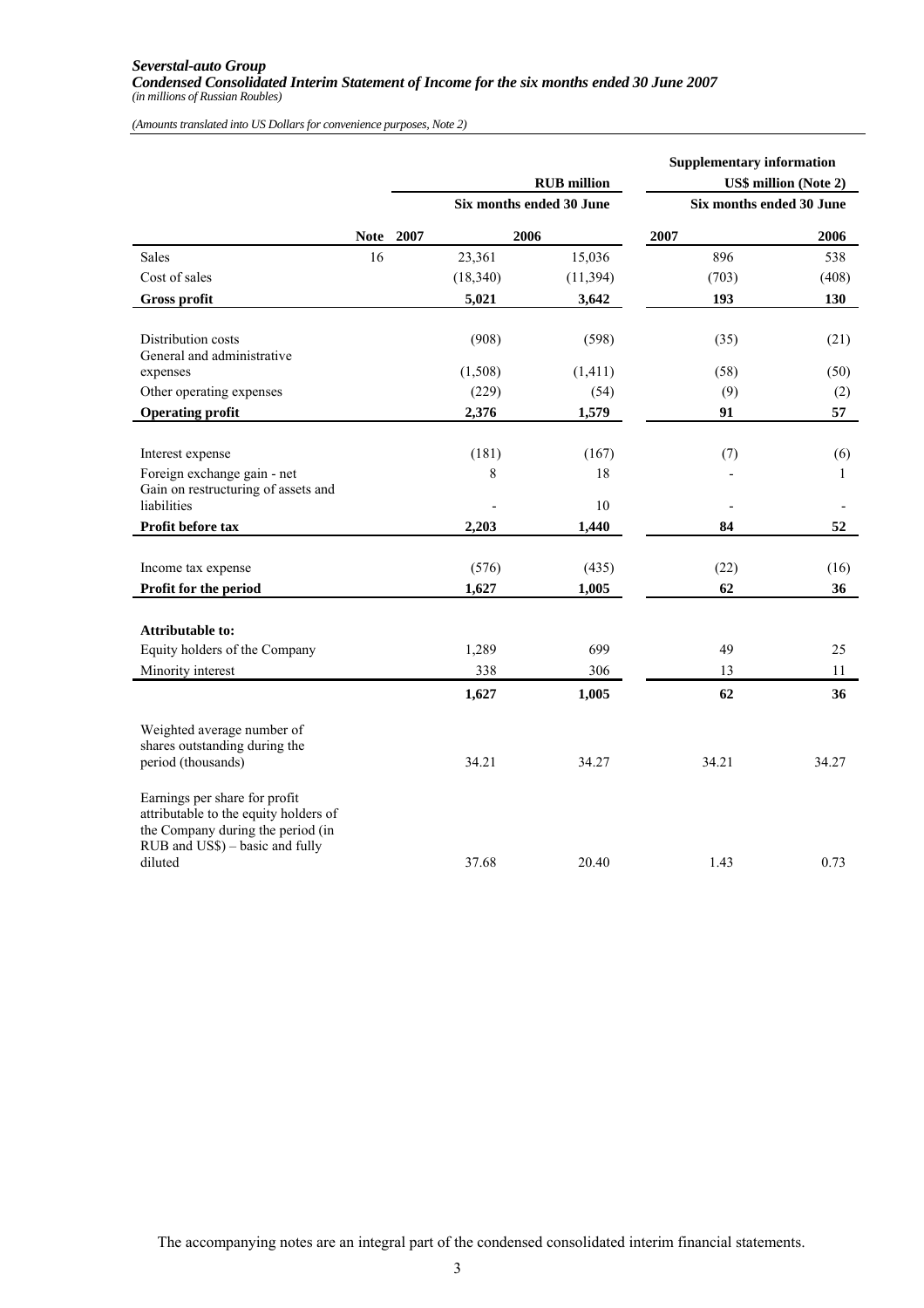#### *Severstal-auto Group Condensed Consolidated Interim Statement of Cash Flows for the six months ended 30 June 2007 (in millions of Russian Roubles)*

*(Amounts translated into US Dollars for convenience purposes, Note 2)*

|                                                                                             |             | <b>RUB</b> million       |         | Supplementary<br>information<br><b>US\$ million (Note 2)</b><br>Six months ended 30 June |       |  |
|---------------------------------------------------------------------------------------------|-------------|--------------------------|---------|------------------------------------------------------------------------------------------|-------|--|
|                                                                                             |             | Six months ended 30 June |         |                                                                                          |       |  |
|                                                                                             | <b>Note</b> | 2007                     | 2006    | 2007                                                                                     | 2006  |  |
| <b>Cash flows from operating activities</b>                                                 |             |                          |         |                                                                                          |       |  |
| Income before taxation                                                                      |             | 2,203                    | 1,440   | 84                                                                                       | 52    |  |
| Adjustments for:                                                                            |             |                          |         |                                                                                          |       |  |
| Depreciation                                                                                |             | 521                      | 425     | 20                                                                                       | 15    |  |
| Share option                                                                                |             | 6                        |         |                                                                                          |       |  |
| Provision for impairment of receivables                                                     |             | 14                       | 15      | 1                                                                                        | 1     |  |
| Excess of acquired share of net assets over                                                 |             |                          |         |                                                                                          |       |  |
| purchase consideration                                                                      | 8           | (33)                     |         | (1)                                                                                      |       |  |
| Interest expense                                                                            |             | 181                      | 167     | 7                                                                                        | 6     |  |
| Provisions movements                                                                        |             | (51)                     | 11      | (2)                                                                                      |       |  |
| Loss on disposal of other non-current assets                                                |             |                          | 32      |                                                                                          | 1     |  |
| Post-employment benefit obligation                                                          |             | (9)                      | 10      |                                                                                          |       |  |
| Development expenses write-off                                                              | 7           | 93                       | 4       | 4                                                                                        |       |  |
| Expenses financed by government grant                                                       |             | (23)                     |         | (1)                                                                                      |       |  |
| Loss/(Gain) on sale of property, plant and                                                  |             |                          |         |                                                                                          |       |  |
| equipment                                                                                   |             | 74                       | (1)     | 3                                                                                        |       |  |
| Operating cash flows before working capital                                                 |             |                          |         |                                                                                          |       |  |
| changes                                                                                     |             | 2,976                    | 2,103   | 115                                                                                      | 75    |  |
| Increase in accounts receivable and prepayments                                             |             | (1,687)                  | (1,037) | (65)                                                                                     | (37)  |  |
| Increase in inventories                                                                     |             | (690)                    | (454)   | (26)                                                                                     | (16)  |  |
| (Increase)/decrease in other current assets                                                 |             | 7                        | (12)    |                                                                                          |       |  |
| Increase in accounts payable, advances received                                             |             |                          |         |                                                                                          |       |  |
| and other payables                                                                          |             | 423                      | 795     | 16                                                                                       | 29    |  |
| Decrease in taxes payable, other than income tax                                            |             | (149)                    | (69)    | (6)                                                                                      | (2)   |  |
| <b>Cash generated from operations</b>                                                       |             | 880                      | 1,326   | 34                                                                                       | 49    |  |
| Income tax paid                                                                             |             | (419)                    | (286)   | (16)                                                                                     | (10)  |  |
| Interest paid                                                                               |             | (189)                    | (174)   | (7)                                                                                      | (6)   |  |
| Net cash from operating activities                                                          |             | 272                      | 866     | 11                                                                                       | 33    |  |
|                                                                                             |             |                          |         |                                                                                          |       |  |
| Cash flows from investing activities:                                                       |             |                          |         |                                                                                          |       |  |
| Purchase of property, plant and equipment                                                   |             | (1,312)                  | (462)   | (50)                                                                                     | (16)  |  |
| Proceeds from the sale of property, plant and                                               |             |                          |         |                                                                                          |       |  |
| equipment                                                                                   |             | 58                       | 55      | 2                                                                                        | 2     |  |
| Development costs                                                                           | 7<br>8      | (136)                    | (68)    | (5)                                                                                      | (2)   |  |
| Acquisition of subsidiary, net of cash acquired<br>Purchase of other non-current assets     |             | (311)                    |         | (12)                                                                                     |       |  |
|                                                                                             |             | (963)                    | (165)   | (37)                                                                                     | (6)   |  |
| Net cash used in investing activities:                                                      |             | (2,664)                  | (640)   | (102)                                                                                    | (22)  |  |
| <b>Cash flows from financing activities:</b>                                                |             |                          |         |                                                                                          |       |  |
| Proceeds from borrowings                                                                    |             | 12,223                   | 7,092   | 468                                                                                      | 254   |  |
| Repayment of borrowings and long-term taxes                                                 |             |                          |         |                                                                                          |       |  |
| payable                                                                                     |             | (8,603)                  | (6,949) | (330)                                                                                    | (248) |  |
| Purchase of treasury shares                                                                 | 12          | (243)                    |         | (9)                                                                                      |       |  |
| Dividends paid                                                                              |             | (549)                    | (15)    | (21)                                                                                     | (1)   |  |
|                                                                                             |             |                          |         |                                                                                          |       |  |
| Net cash generated from financing activities                                                |             | 2,828                    | 128     | 108                                                                                      | 5     |  |
| Net increase in cash and cash equivalents<br>Effect of exchange rate changes on cash & cash |             | 436                      | 354     | 17                                                                                       | 16    |  |
| equivalents                                                                                 |             |                          |         | 1                                                                                        |       |  |
| Cash and cash equivalents at the beginning of<br>the period                                 |             | 1,449                    | 1,296   | 55                                                                                       | 45    |  |
| Cash and cash equivalents at the end of the                                                 |             |                          |         |                                                                                          |       |  |
| period                                                                                      | 11          | 1,885                    | 1,650   | 73                                                                                       | 61    |  |

The accompanying notes are an integral part of the condensed consolidated interim financial statements.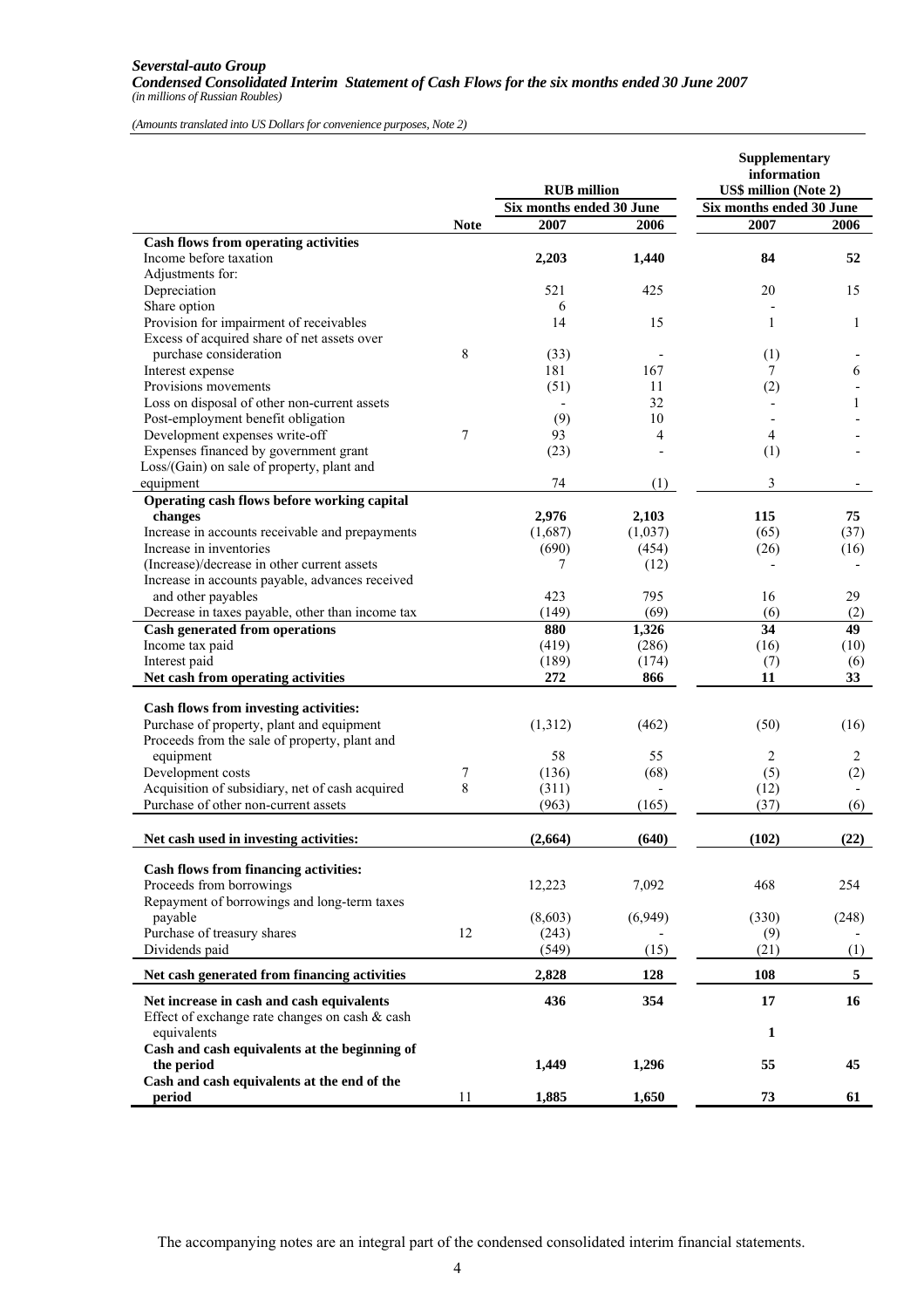#### *Severstal-auto Group Condensed Consolidated Interim Statement of Changes in Equity for the year ended 30 June 2007 (in millions of Russian Roubles)*

*(Amounts translated into US Dollars for convenience purposes, Note 2)*

|                                                                 | <b>Note</b> | <b>Share</b><br>capital  | <b>Treasury</b><br>shares | <b>Share</b><br>option | <b>Share</b><br>premium | <b>Additional</b><br>paid-in-<br>capital | <b>Retained</b><br>earnings | <b>Attributable</b><br>to equity<br>shareholders<br>of the<br>Company | <b>Minority</b><br>interest | <b>Total</b><br>equity |
|-----------------------------------------------------------------|-------------|--------------------------|---------------------------|------------------------|-------------------------|------------------------------------------|-----------------------------|-----------------------------------------------------------------------|-----------------------------|------------------------|
| <b>Balance at 31</b><br>December 2005                           |             | 530                      |                           | $\blacksquare$         | 6,019                   | 1,438                                    | 3,422                       | 11,409                                                                | 3,371                       | 14,780                 |
| Profit for the period                                           |             |                          |                           |                        |                         |                                          | 699                         | 699                                                                   | 306                         | 1,005                  |
| <b>Total recognised</b><br>profit for the<br>period             |             |                          |                           |                        |                         |                                          | 699                         | 699                                                                   | 306                         | 1,005                  |
| Dividends                                                       | 12          |                          |                           |                        |                         |                                          | (480)                       | (480)                                                                 | $\overline{a}$              | (480)                  |
| <b>Balance at 30 June</b><br>2006                               |             | 530                      |                           |                        | 6,019                   | 1,438                                    | 3,641                       | 11,628                                                                | 3,677                       | 15,305                 |
| <b>Balance at 31</b><br>December 2006                           |             | 530                      | $\blacksquare$            | $\blacksquare$         | 6,019                   | 1,438                                    | 4,769                       | 12,756                                                                | 4,008                       | 16,764                 |
|                                                                 |             |                          |                           |                        |                         |                                          |                             |                                                                       |                             |                        |
| Profit for the period                                           |             |                          |                           |                        |                         |                                          | 1,289                       | 1,289                                                                 | 338                         | 1,627                  |
| <b>Total recognised</b><br>profit for the<br>period             |             | 530                      |                           |                        | 6,019                   | 1,438                                    | 6,058                       | 14,045                                                                | 4,346                       | 18,391                 |
| Acquisition of<br>minority interest                             | 8           |                          |                           | $\blacksquare$         |                         |                                          |                             | $\overline{\phantom{a}}$                                              | (344)                       | (344)                  |
| Share option                                                    | 12          |                          |                           | 6                      |                         |                                          |                             | 6                                                                     |                             | 6                      |
| Treasury shares<br>acquisition                                  | 12          | $\overline{\phantom{a}}$ | (243)                     |                        |                         |                                          |                             | (243)                                                                 | $\overline{\phantom{a}}$    | (243)                  |
| Dividends                                                       | 12          |                          |                           |                        |                         |                                          | (675)                       | (675)                                                                 | $\overline{a}$              | (675)                  |
| <b>Balance at 30 June</b><br>2007                               |             | 530                      | (243)                     | 6                      | 6,019                   | 1,438                                    | 5,385                       | 13,135                                                                | 4,003                       | 17,138                 |
|                                                                 |             | <b>Share</b><br>capital  | <b>Treasury</b><br>shares | <b>Share</b><br>option | <b>Share</b><br>premium | <b>Additional</b><br>paid-in-<br>capital | <b>Retained</b><br>earnings | Attributable<br>to equity<br>shareholders<br>of the<br>Company        | <b>Minority</b><br>interest | <b>Total</b><br>equity |
| Supplementary<br>information<br><b>US\$</b> million<br>(Note 2) |             |                          |                           |                        |                         |                                          |                             |                                                                       |                             |                        |
| <b>Balance at 30 June</b><br>2006                               |             | 20                       |                           |                        | 222                     | 53                                       | 134                         | 429                                                                   | 136                         | 565                    |
| <b>Balance at 30 June</b><br>2007                               |             | 21                       | (9)                       | $\blacksquare$         | 233                     | 56                                       | 210                         | 511                                                                   | 155                         | 666                    |

The accompanying notes are an integral part of the condensed consolidated interim financial statements.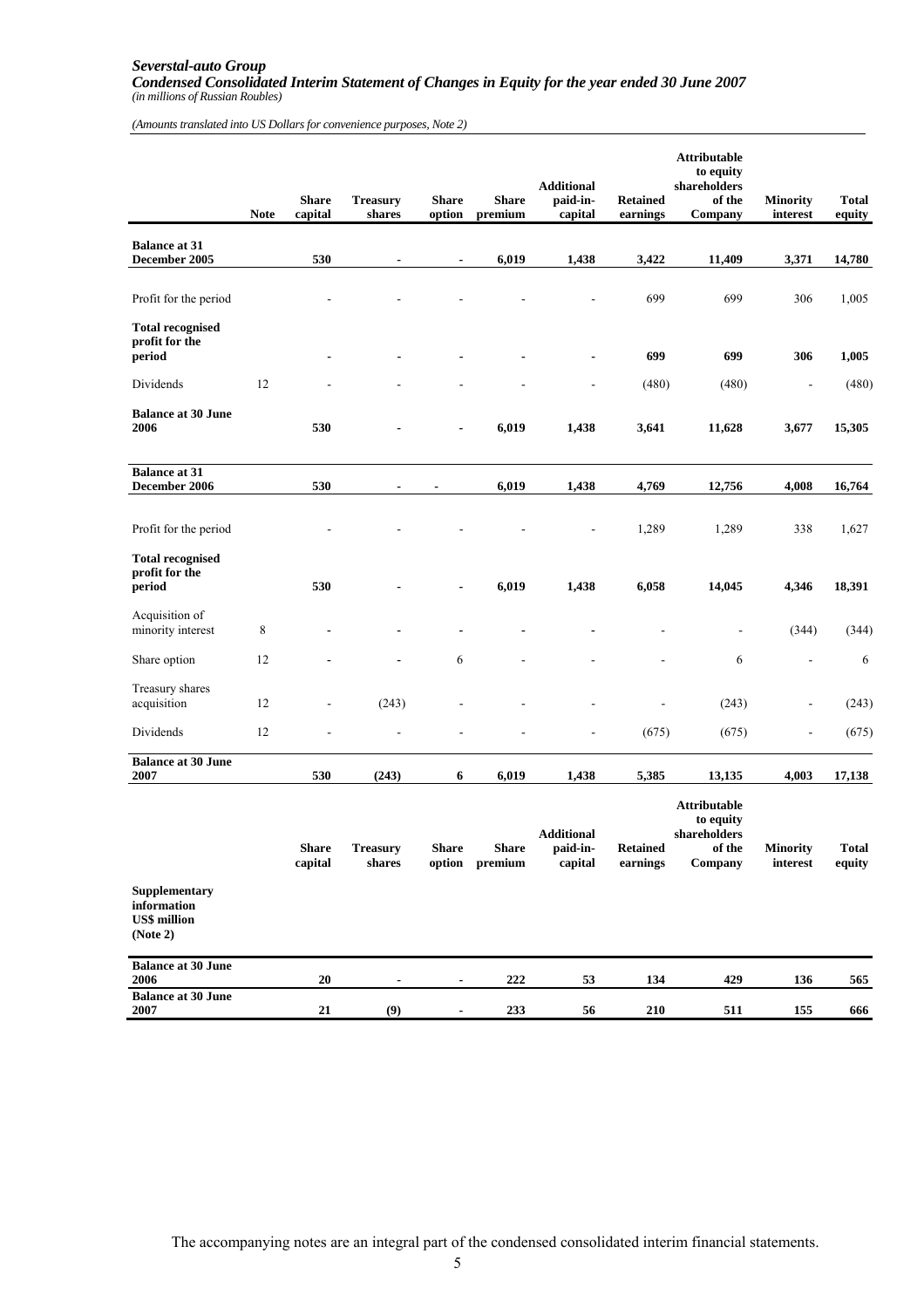### **1 The Severstal-auto Group and its operations**

OAO "Severstal-auto" (the "Company") and its subsidiaries' (the "Group") principal activities are the manufacture and sale of vehicles, including automotive components, assembly kits, and engines. The Group's manufacturing facilities are primarily based in the City of Ulyanovsk, the Nizhny Novgorod Region, the City of Naberezhnye Chelny and Elabuga in the Russian Federation.

OAO "Severstal-auto" was incorporated as an open joint stock company in the Russian Federation in March 2002 by OAO "Severstal" (the predecessor) by contributing its controlling interests in OAO "UAZ" and OAO "ZMZ", which were acquired through purchases close to the end of 2000, in exchange for the Company's share capital.

In 2006 the Group commenced production of FIAT and Ssang Yong passenger cars and started sales of FIAT and Ssang Yong imported vehicles.

The Company's parent is New Deal Investments Limited which holds 58% (31 December 2006: 58%) of the Company's share capital.

Vadim Shvetsov, General Director of OAO Severstal-Auto, has become the main owner of the company, having increased his participation in the registered capital by acquiring the share that used to belong to Alexey Mordashov, General Director of OAO Severstal.

Earlier Alexey Mordashov and Vadim Shvetsov controlled 49.3% and 8.7% of OAO Severstal-Auto shares respectively through New Deal Investments company. After completing the acquisition of Newdeal Investments, which took place in the beginning of the year 2007, Vadim Shvetsov became the owner of 58% of Severstal-Auto shares.

During the six months ended 30 June 2007 the Group established 3 new subsidiary companies. They will distribute the vehicles produced in cooperation with global OEMs ("Original Equipment Manufacturers").

The registered office of the Company is Kolpachniy Pereulok, 6, building 2, Moscow, 101000, Russian Federation.

These condensed consolidated interim financial statements were approved for issue by the General Director and Chief Financial Officer on 24 September 2007.

### **2 Basis of preparation and significant accounting policies**

### **2.1. Basis of preparation**

These condensed consolidated interim financial statements have been prepared in accordance with International Accounting Standard No.34, Interim financial reporting ("IAS 34"). These condensed consolidated interim financial statements do not contain all the information required for the preparation of the annual consolidated financial statements, and should be read in conjunction with the annual consolidated financial statements of the Group for the year ended 31 December 2006 prepared in accordance with International Financial Reporting Standards ('IFRS'). Except as discussed below, the 31 December 2006 consolidated balance sheet data has been derived from audited financial statements.

# **2.2. Significant accounting policies**

The accounting policies adopted are consistent with those of the annual consolidated financial statements for the year ended 31 December 2006, as described in the annual consolidated financial statements of the Group for the year ended 31 December 2006.

Additionally the Group accounted for treasury shares and an equity-settled share-based compensation scheme during the six months ended 30 June 2007. The description of the accounting policy for these items is disclosed below.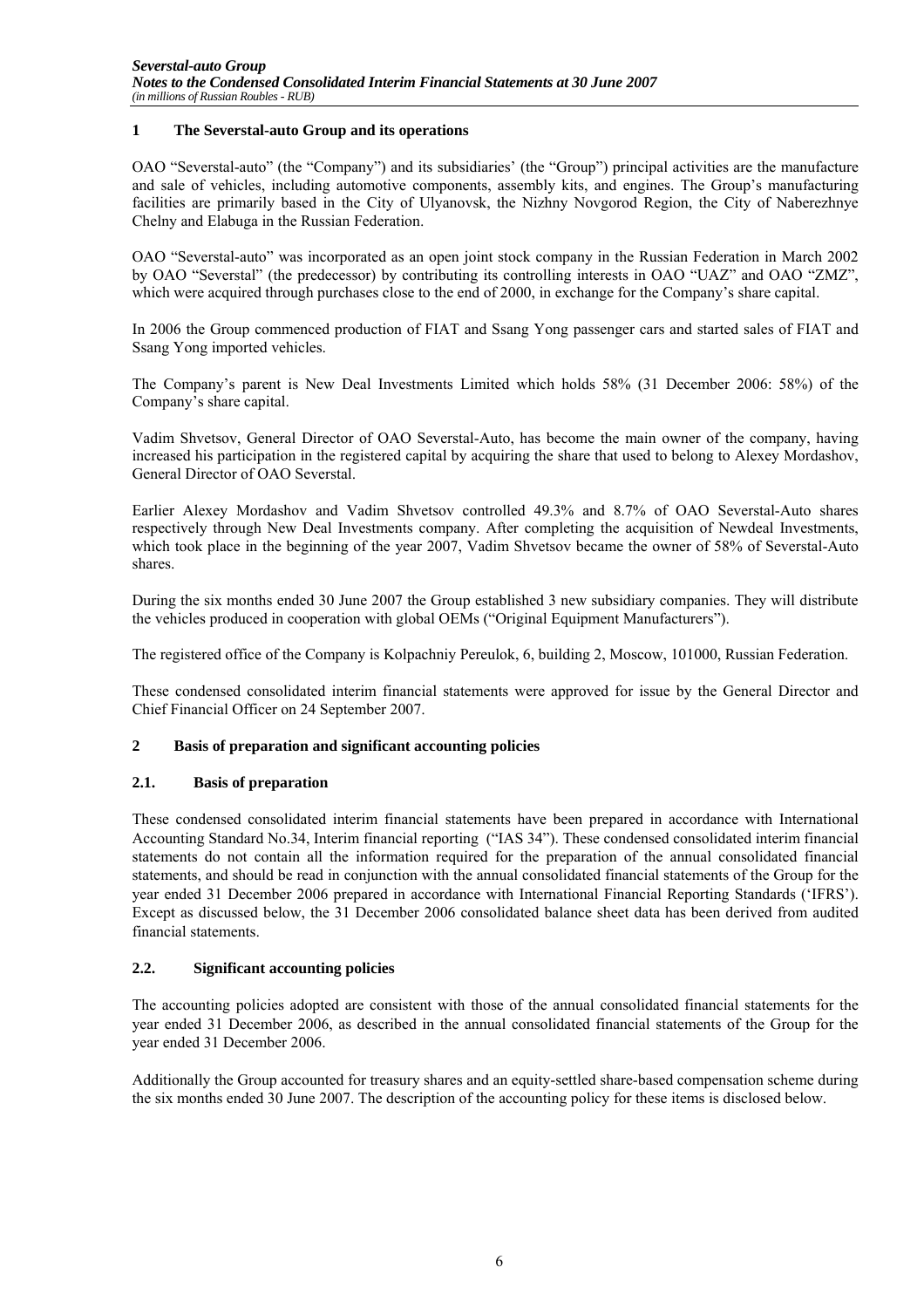# **2 Basis of preparation and significant accounting policies (continued)**

# **2.3. Share based compensation**

The Group operates an equity-settled, share-based compensation plan. The fair value of the employee services received in exchange for the grant of the options is recognized as an expense. The total amount to be expensed over the vesting period is determined by reference to the fair value of the options granted, excluding the impact of any non-market vesting conditions (for example, profitability and sales growth targets). Non-market vesting conditions are included in assumptions about the number of options that are expected to become exercisable. At each balance sheet date, the Group revises its estimates of the number of options that are expected to become exercisable. It recognizes the impact of the revision of original estimates, if any, in the income statement, with a corresponding adjustment to equity over the remaining vesting period.

The proceeds received net of any directly attributable transaction costs are credited to share capital (nominal value) and share premium when the options are exercised.

# **2.4. Supplementary information**

U.S. Dollar ("US\$") amounts shown in the consolidated financial statements are translated from the RUB as a matter of arithmetic computation only, at the official rate of the Central Bank of the Russian Federation at 30 June 2007 of RUB 25.81 = US\$1 (at 30 June 2006 of RUB 27.08 = US\$1). The statement of income and cash flow statement have been translated at the average exchange rates during the six months ended 30 June 2007 of 26.08 rubles per \$1 and 30 June 2006 of 27.93 rubles per \$1. The difference was recognised in equity. The US\$ amounts are presented solely for the convenience of the reader, and should not be treated as a representation that RUB amounts have been or could have been converted to the US\$ at this rate, nor that the US\$ amounts present fairly the financial position and results of operations and cash flows of the Group in accordance with IFRS.

Exchange restrictions and currency controls exist relating to converting the RUB into other currencies. The RUB is not freely convertible in most countries outside of the Russian Federation

# **3 Adoption of new and revised standards and interpretations**

Certain new IFRSs became effective for the Group from 1 January 2007. Listed below are those new or amended standards or interpretations which are or in the future could be relevant to the Group's operations and the nature of their impact on the Group's accounting policies. All changes in accounting policies were applied retrospectively with adjustments made to the retained earnings at 1 January 2006, unless otherwise described below.

*IFRS 7, Financial Instruments: Disclosures and a complementary Amendment to IAS 1, Presentation of Financial Statements - Capital Disclosures (effective from 1 January 2007).* The IFRS introduces new disclosures to improve the information about financial instruments. The volume of disclosures will increase significantly with an emphasis on quantitative aspects of risk exposures and the methods of risk management. The quantitative disclosures will provide information about the extent to which the entity is exposed to risk, based on information provided internally to the entity's key management personnel. Qualitative and quantitative disclosures will cover exposure to credit risk, liquidity risk and market risk including sensitivity analysis to market risk. IFRS 7 replaces IAS 30, Disclosures in the Financial Statements of Banks and Similar Financial Institutions, and some of the requirements in IAS 32, Financial Instruments: Disclosure and Presentation. The Amendment to IAS 1 introduces disclosures about the level of an entity's capital and how it manages capital. These standards affect disclosure and presentation formats and therefore have no impact on the financial statements at June 30, 2007 which are condensed financial statements.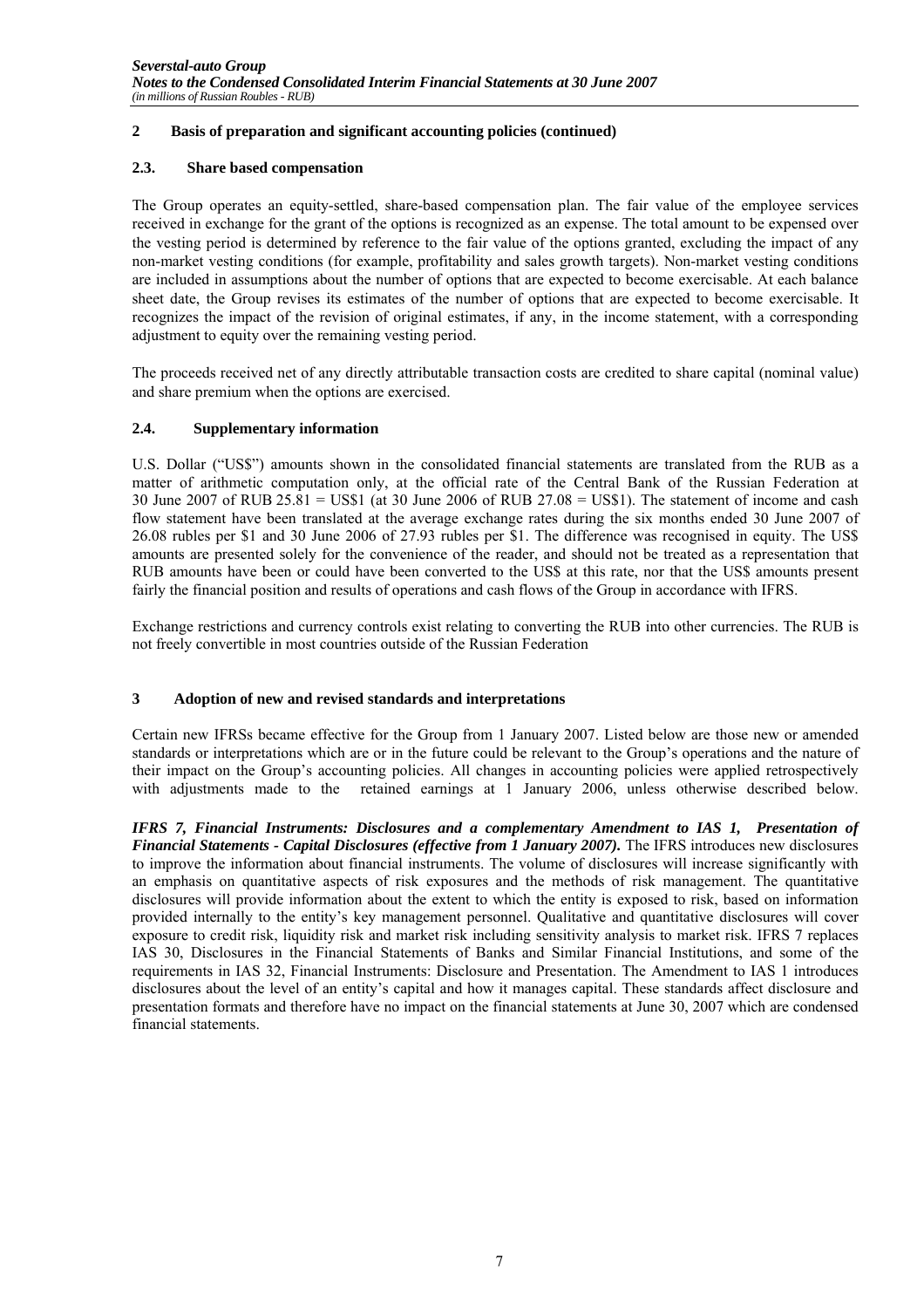### **3 Adoption of new and revised standards and interpretations (continued)**

*IFRIC 7*, Applying the Restatement Approach under IAS 29 (effective for periods beginning on or after 1 March 2006, that is from 1 January 2007).

*IFRIC 8*, Scope of IFRS 2 (effective for periods beginning on or after 1 May 2006, that is from 1 January 2007).

*IFRIC 9*, Reassessment of embedded derivatives (effective for periods beginning on or after 1 June 2006, that is from 1 January 2007).

*IFRIC 10*, Interim Financial Reporting and Impairment (effective for periods beginning on or after 1 November 2006, that is from 1 January 2007).

Management is currently assessing what impact the revised standards and interpretations will have on the Group's financial statements. Management does not expect these new standards and interpretations to affect significantly the Group's financial statements.

### **4 New Accounting Pronouncements**

Certain new standards and interpretations have been published that are mandatory for the Group's accounting periods beginning on or after 1 January 2008 or later periods and which the entity has not early adopted:

*IFRS 8, Operating Segments (effective for annual periods beginning on or after 1 January 2009).* The Standard applies to entities whose debt or equity instruments are traded in a public market or that file, or are in the process of filing, their financial statements with a regulatory organisation for the purpose of issuing any class of instruments in a public market. IFRS 8 requires an entity to report financial and descriptive information about its operating segments and specifies how an entity should report such information. Management is currently assessing what impact the Standard will have on segment disclosures in the Group's financial statements. Management does not expect IFRS 8 to affect significantly the Group's financial statements.

*IAS 23, Borrowing costs (Revised***).** IAS 23 removes the option of immediately recognising as an expense borrowing costs that are directly attributable to the acquisition, construction or production of a qualifying asset. A qualifying asset is one that takes a substantial period of time to get ready for use or sale. An entity is, therefore, required to capitalise such borrowing costs as part of the cost of the asset. The revised Standard does not require the capitalisation of borrowing costs relating to assets measured at fair value, and inventories that are manufactured or produced in large quantities on a repetitive basis, even if they take a substantial period of time to get ready for use or sale. The revised Standard applies to borrowing costs relating to qualifying assets for which the commencement date for capitalisation is on or after 1 January 2009.

*Other new standards or interpretations.* The Group has not early adopted the following other new standards or interpretations:

*IFRIC 11***, IFRS 2,** Group and Treasury Share Transactions (effective for annual periods beginning on or after 1 March 2007).

*IFRIC 12***,** Service Concession Arrangements (effective for annual periods beginning on or after 1 January 2008).

*IFRIC 13*, Customer Loyalty Programmes (effective for annual periods beginning after 1 July 2008).

*IFRIC 14, IAS 19*, The limit on a Defined Benefit Asset, Minimum Funding requirements and their Interactions (effective for annual periods beginning on or after 1 January 2008).

Management does not expect these new standards and interpretations to affect significantly the Group's financial statements.

### **5 Balances and transactions with related parties**

For the purposes of these financial statements, parties are considered to be related if one party has the ability to control the other party, is under common control with, or exercises significant influence over the other party in making financial and operational decisions as defined by IAS 24, Related Party Disclosures. In considering each possible related party relationship, attention is directed to the substance of the relationship, not merely the legal form.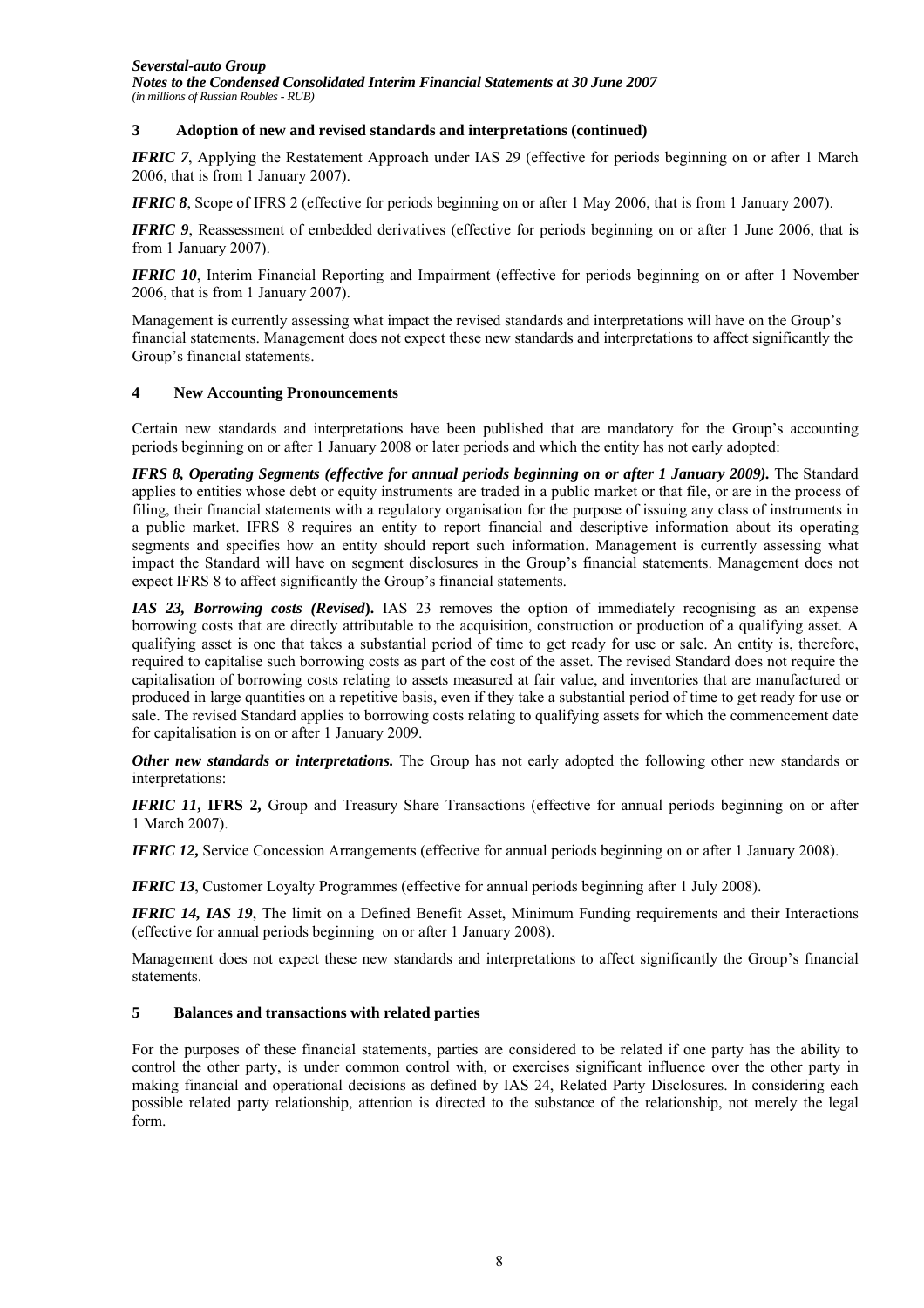### **5 Balances and transactions with related parties (continued)**

#### **5.1 Balances and transactions with related parties**

There were no balances with related parties of the Group as at 30 June 2007 due to changes in shareholders structure (see Note 1). Balances with related parties of the Group as at 31 December 2006 consist of the following:

|                                     | <b>Newdeal Investments</b><br>Limited | <b>Other Severstal group</b><br>companies | <b>Total</b> |
|-------------------------------------|---------------------------------------|-------------------------------------------|--------------|
| Nature of the relationship          | Parent company                        | Significant influence of<br>management    |              |
| <b>Balances</b>                     |                                       |                                           |              |
| At 31 December 2006                 |                                       |                                           |              |
| Accounts receivable and prepayments | ٠                                     | 25                                        | 25           |
| Accounts payable                    | $\,$                                  | 168                                       | 168          |

Transactions with related parties of the Group for the years ended 30 June 2007 and 30 June 2006 consist of the following:

|                               | <b>Newdeal</b><br><b>Investments</b><br><b>Limited</b> | <b>Other Severstal</b><br>group companies | <b>Members of the</b><br><b>Board of</b><br>Directors and<br><b>Management</b> | <b>Total</b> |
|-------------------------------|--------------------------------------------------------|-------------------------------------------|--------------------------------------------------------------------------------|--------------|
| Nature of relationship        | Parent company                                         | Significant<br>influence<br>of management | Significant<br>influence                                                       |              |
| <b>Transactions</b>           |                                                        |                                           |                                                                                |              |
| Six months ended 30 June 2007 |                                                        |                                           |                                                                                |              |
| Purchases                     |                                                        | 91                                        |                                                                                | 91           |
| Sales revenue                 | -                                                      | 3                                         |                                                                                | 3            |
| Share option                  |                                                        |                                           | 6                                                                              | 6            |
| Dividends paid                | 411                                                    |                                           | ٠                                                                              | 411          |
| Six months ended 30 June 2006 |                                                        |                                           |                                                                                |              |
| Purchases                     |                                                        | 500                                       | -                                                                              | 500          |
| Sales revenue                 |                                                        | 130                                       |                                                                                | 130          |
| Cash deposits                 |                                                        | 1,835                                     |                                                                                | 1,835        |

### **5.2 Directors' compensation**

Compensation paid to 9 key managers and directors (six months ended 30 June 2006: 9 people) is made up of a contractual salary and a performance bonus depending on operating results.

Additional fees, compensation and allowances to directors for their services in that capacity, and also for attending board meetings and board committees' meetings were not paid.

On 30 May 2007 the Group granted senior management options to acquire in total 790,000 of the Company's ordinary shares at an exercise price of \$30.5 which represents average market share price for 3 month preceding grant date. Market share price at grant date equals \$30.. The options are exercisable during 3 years after a 1 year vesting period for the members of the Board of directors and during 2 years after a 2 years vesting period for the senior management, subject to certain conditions, including remaining in employment in the Group up until the vesting date.

Total key management and directors' compensation included in general and administrative expenses in the statement of income amounted to RUB 47 for the six months ended 30 June 2007 (six months ended 30 June 2006: RUB 40) representing short-term employee benefits only.

In the six month ended 30 June 2007 the Group also recognized an expense in the amount of RUB 6 for equitysettled, share based compensation plan.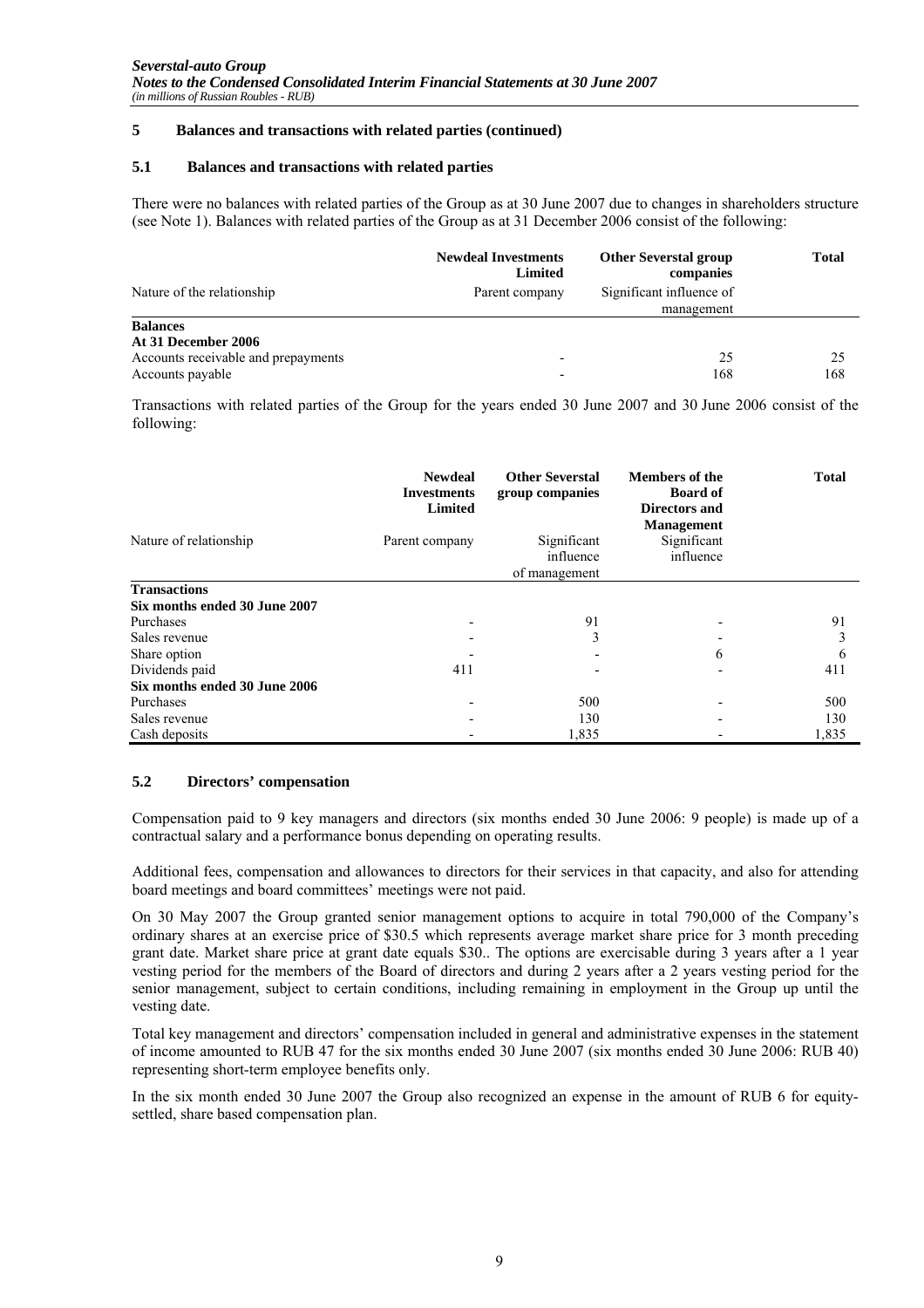### **6 Property, plant and equipment**

Property, plant and equipment and related accumulated depreciation consist of the following:

|                                                                                                                       | <b>Land and</b><br><b>Buildings</b> | Plant<br>and<br>equipment | Other         | under<br><b>Assets</b><br>construction | <b>Total</b>     |
|-----------------------------------------------------------------------------------------------------------------------|-------------------------------------|---------------------------|---------------|----------------------------------------|------------------|
| Cost                                                                                                                  |                                     |                           |               |                                        |                  |
| Balance at 31 December 2005                                                                                           | 5,794                               | 7,535                     | 1,211         | 615                                    | 15,155           |
| Acquired through business                                                                                             |                                     |                           |               |                                        |                  |
| combination                                                                                                           |                                     | 10                        |               |                                        | 10               |
| <b>Additions</b>                                                                                                      |                                     |                           |               | 486                                    | 486              |
| Disposals                                                                                                             | (1)                                 | (16)                      | (9)           | (36)                                   | (62)             |
| Transfers                                                                                                             | 27                                  | 314                       | 65            | (406)                                  |                  |
| <b>Balance at 30 June 2006</b>                                                                                        | 5,820                               | 7,843                     | 1,267         | 659                                    | 15,589           |
|                                                                                                                       |                                     |                           |               |                                        |                  |
| Balance at 31 December 2006                                                                                           | 5,938                               | 8,364                     | 1,405         | 1,035                                  | 16,742           |
| Additions                                                                                                             |                                     |                           |               | 1,313                                  | 1,313            |
| Disposals                                                                                                             | (4)                                 | (124)                     | (3)           | (25)                                   | (156)            |
| Transfers                                                                                                             | 97                                  | 423                       | 76            | (596)                                  |                  |
| <b>Balance at 30 June 2007</b>                                                                                        | 6,031                               | 8,663                     | 1,478         | 1,727                                  | 17,899           |
| <b>Accumulated Depreciation</b><br>Balance at 31 December 2005<br>Depreciation expense for six months<br>of year 2006 | (926)<br>(98)                       | (1,637)<br>(226)          | (365)<br>(90) |                                        | (2,928)<br>(414) |
| Disposals                                                                                                             | $\blacksquare$                      | 4                         | 4             |                                        | 8                |
| <b>Balance at 30 June 2006</b>                                                                                        | (1,024)                             | (1, 859)                  | (451)         | $\blacksquare$                         | (3,334)          |
| Balance at 31 December 2006<br>Depreciation expense for six months                                                    | (1, 124)                            | (2,080)                   | (526)         |                                        | (3,730)          |
| of year 2007                                                                                                          | (102)                               | (260)                     | (92)          |                                        | (454)            |
| Disposals                                                                                                             |                                     | 19                        | 5             |                                        | 24               |
| <b>Balance at 30 June 2007</b>                                                                                        | (1,226)                             | (2,321)                   | (613)         | $\overline{\phantom{a}}$               | (4,160)          |
| <b>Net Book Value</b>                                                                                                 |                                     |                           |               |                                        |                  |
| <b>Balance at 30 June 2006</b>                                                                                        | 4.796                               | 5,984                     | 816           | 659                                    | 12,255           |
| <b>Balance at 31 December 2006</b>                                                                                    | 4,814                               | 6,284                     | 879           | 1,035                                  | 13,012           |
| <b>Balance at 30 June 2007</b>                                                                                        | 4.805                               | 6.342                     | 865           | 1.727                                  | 13,739           |

Bank borrowings are secured on properties as at 30 June 2007 to the value of RUB 2,455 (31 December 2006: RUB 1,202); see Note 15.

During six months ended 30 June 2007 the Group capitalized borrowing costs of RUB 49 (six months ended 30 June 2006: RUB 24) in the cost of the qualifying assets, annual capitalization rate was 8% (six months ended 30 June 2006: 8%).

The Group owns the land on which factories and buildings, comprising the principal manufacturing facilities of the Group, are situated. At 30 June 2007 cost of the land amounts to RUB 931 (31 December 2006: RUB 931).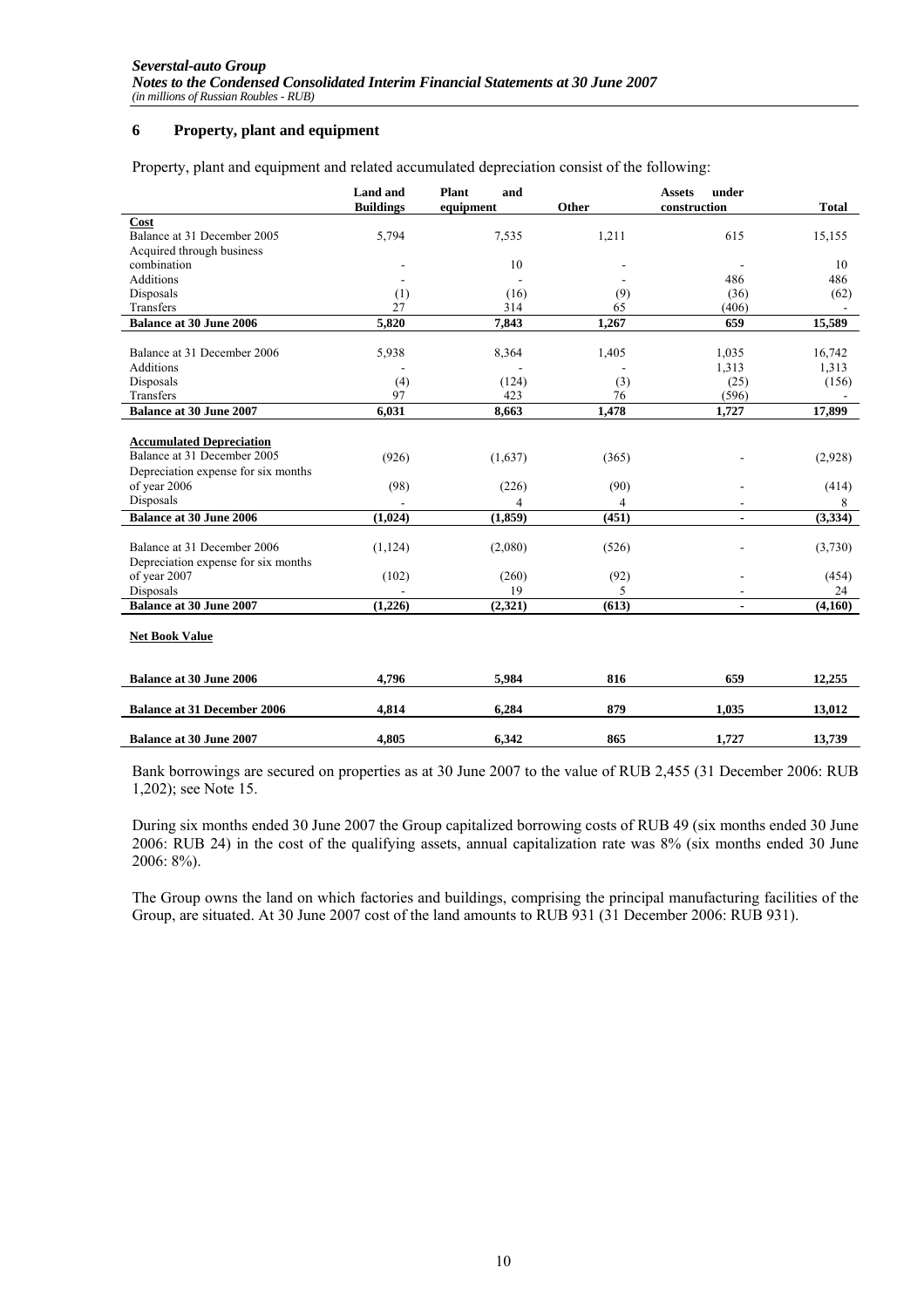### **7 Development costs**

| 30 June 2007 31 December 2006                    |      |
|--------------------------------------------------|------|
| <b>Cost</b>                                      |      |
| Balance at the beginning of the year<br>870      | 753  |
| <b>Additions</b><br>136                          | 212  |
| Write-off<br>(93)                                | (95) |
| 913<br>Balance at the end of the period          | 870  |
| <b>Accumulated amortisation and impairment</b>   |      |
| Balance at the beginning of the year<br>(67)     | (14) |
| Amortisation charge<br>(46)                      | (53) |
| Balance at the end of the period<br>(113)        | (67) |
| <b>Net Book Value</b>                            |      |
| 800<br>Balance at 30 June 2007, 31 December 2006 | 803  |

The write-off consists of costs that will not result in future economic benefits to the Group.

Development costs comprise:

|                                                                  |     | 30 June 2007 31 December 2006 |
|------------------------------------------------------------------|-----|-------------------------------|
| Development of diesel engine funded by government grant          | 216 | 224                           |
| Expenditures related to establishing production of diesel engine | 138 | 146                           |
| Development of new off-road vehicle (UAZ Patriot)                | 184 | 135                           |
| Improvement of vehicles to satisfy Euro-2 requirements           | 27  | 60                            |
| Improvement of four-cylinder petrol engine                       |     | 58                            |
| Development of SYMC production process                           | 51  | 52                            |
| Improvement of some vehicle component parts                      | 27  | 29                            |
| Development of new light commercial vehicle (UAZ-2360)           | 20  | 23                            |
| Commercial vehicle at UAZ                                        | 10  | 10                            |
| Improvement of diesel engine funded by internal financing        | 16  | 22                            |
| Development of Fiat production process                           | 45  | 20                            |
| <b>ISUZU</b> light trucks                                        |     | $\mathfrak{D}$                |
| Improvement for Euro-3 engine                                    | 24  |                               |
| Other                                                            | 40  | 22                            |
| <b>Total</b>                                                     | 800 | 803                           |

## **8 Acquisition of minority interest**

### *Increase in holding stake of OAO "ZMZ"*

The holding stake in OAO "ZMZ" was further increased by step acquisition from 75% up to 79% of total share capital in six month period ended 30 June 2007.

|                                                         | Six month ended |
|---------------------------------------------------------|-----------------|
|                                                         | 30 June 2007    |
| Step increase in % of ownership                         | 3.80%           |
| Purchase consideration                                  | 31              |
| Share of net assets acquired from minority shareholders | (344)           |
| Gain on acquisition of minority interest                | (33)            |

The Company was able to increase the ownership in this subsidiary by acquiring shares from minority shareholders who, having lost significant influence, sold their shares at favourable prices to the Company.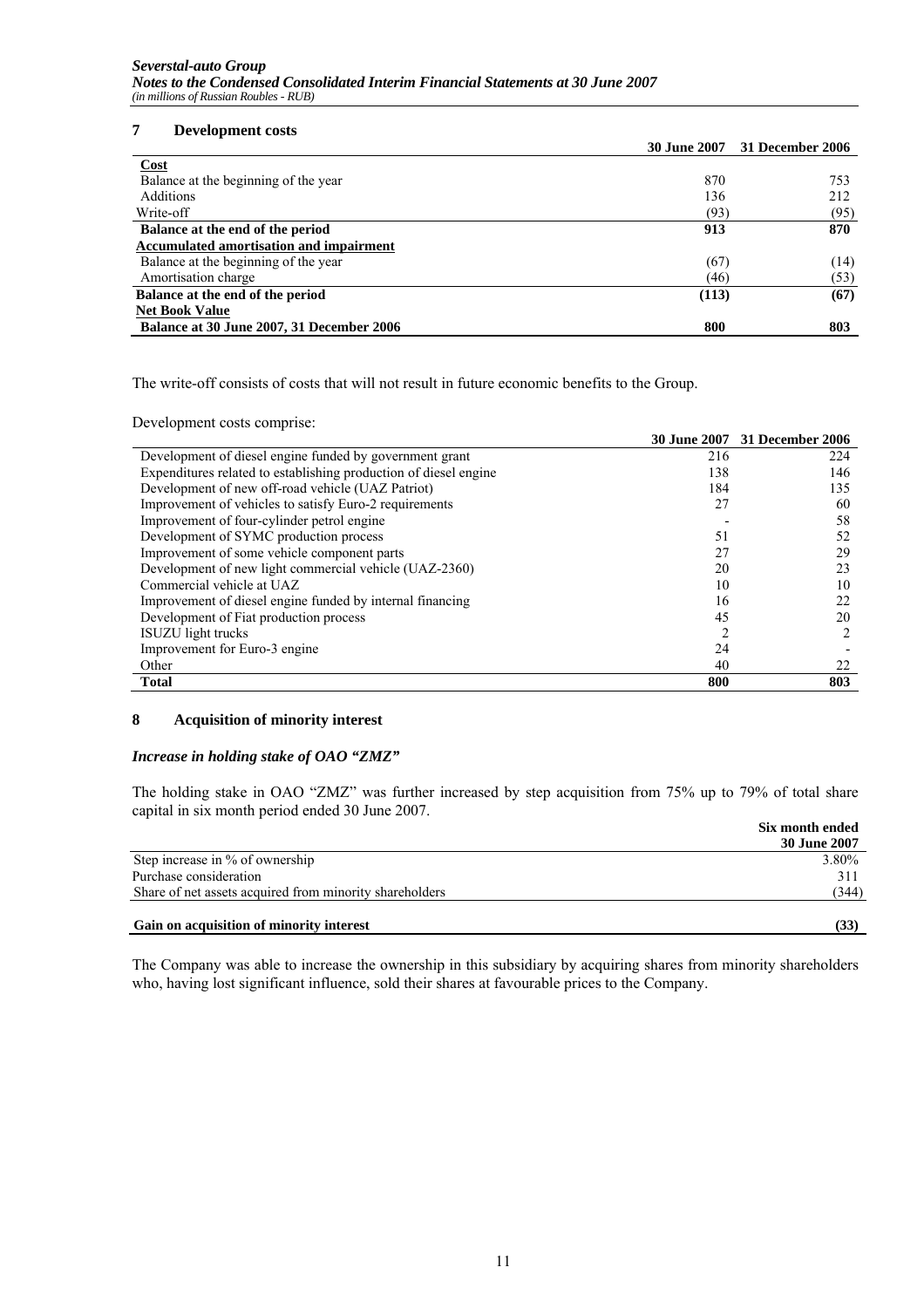#### **9 Inventories**

|                   | <b>30 June 2007</b> | 31 December 2006 |
|-------------------|---------------------|------------------|
| Raw materials     | 3,591               | 4,083            |
| Less: provision   | (63)                | (56)             |
|                   | 3,528               | 4,027            |
| Work in progress  | 864                 | 694              |
|                   | 864                 | 694              |
| Finished products | 2,695               | 1,677            |
| Less: provision   |                     | (2)              |
|                   | 2,694               | 1,675            |
| <b>Total</b>      | 7,086               | 6,396            |

Inventories of RUB 763 (31 December 2006: RUB 776) have been pledged as security for borrowings, see Note 15.

#### **10 Accounts receivable and prepayments**

|                                | <b>30 June 2007</b> | 31 December 2006 |
|--------------------------------|---------------------|------------------|
| Trade receivables              | 4,806               | 2,789            |
| Less: provision for impairment | (56)                | (48)             |
|                                | 4,750               | 2,741            |
| Other receivables              | 432                 | 808              |
| Less: provision for impairment | (9)                 | (8)              |
|                                | 423                 | 800              |
| Advances to suppliers          | 903                 | 831              |
| Less: provision for impairment | (19)                | (16)             |
|                                | 884                 | 815              |
| VAT recoverable, net           | 238                 | 276              |
| Prepayments                    | 40                  | 30               |
| <b>Total</b>                   | 6,335               | 4,662            |

Included within net VAT recoverable is RUB 27 of deferred VAT payable (31 December 2006: RUB 1).

Foreign currency denominated net trade receivables:

| <b>Currencv</b> | 30 June 2007             | 31 December 2006 |
|-----------------|--------------------------|------------------|
| Euro            | $\overline{\phantom{a}}$ | .026             |
| US\$            | 90                       | $\sim$<br>∼      |
| <b>Total</b>    | 162                      | 1,048            |

The carrying value of accounts receivable and prepayments as at 30 June 2007 and 30 June 2006 is approximately equal to their fair value.

#### *Non-cash settlements*

In the six months ended 30 June 2007 none of the Group's settlements of accounts receivable were settled by means of mutual settlements or by means of third-party bills of exchange. In the six months ended 30 June 2006 RUB 648 (approximately 5% of total sales) of the Group's settlements of accounts receivable were settled by means of mutual settlements and RUB 20 (approximately 1% of total sales) by means of third-party bills of exchange.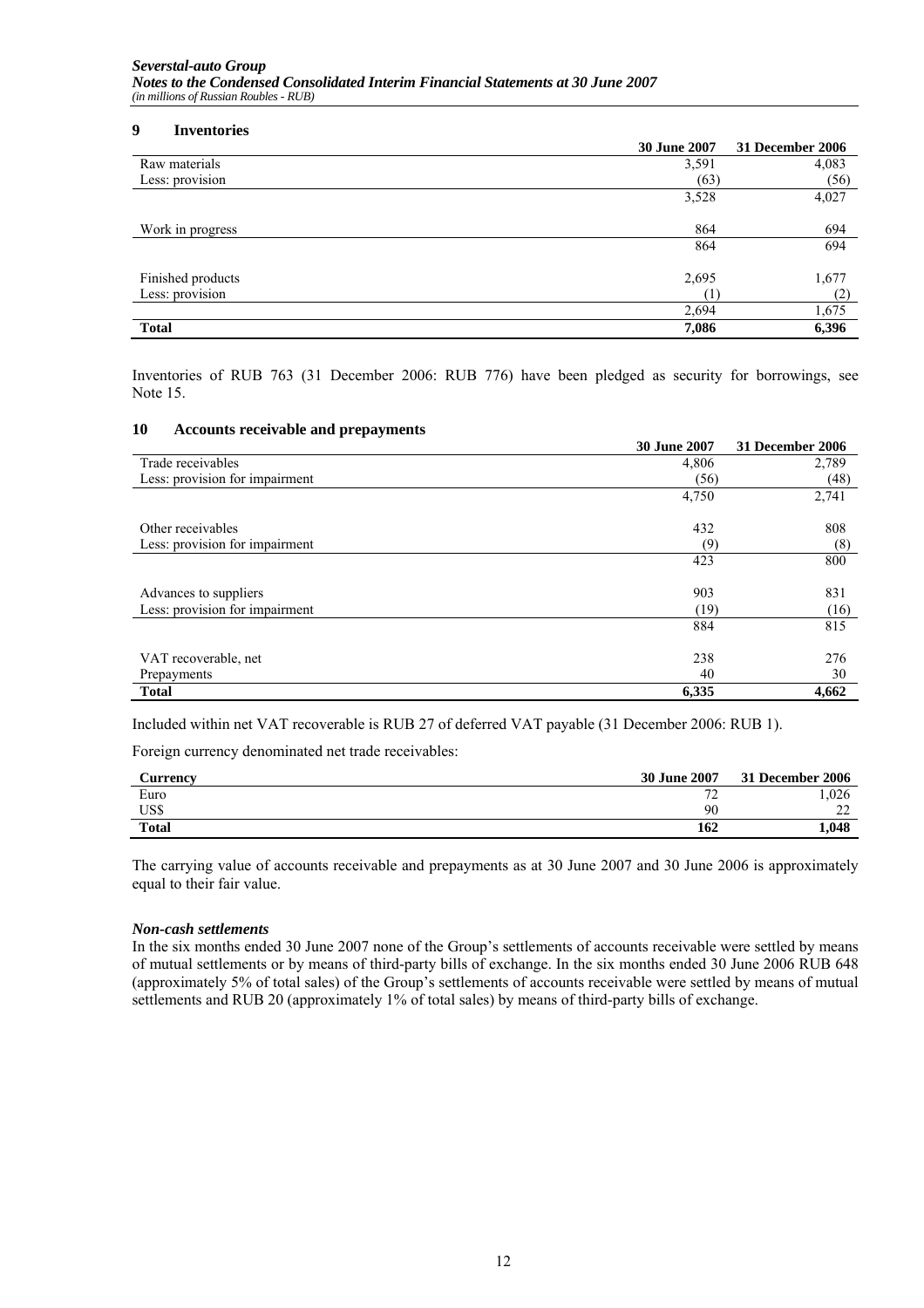### **11 Cash and cash equivalents**

|                                      | 30 June 2007 | 31 December 2006 |
|--------------------------------------|--------------|------------------|
| Cash on hand and balances with banks | 969          | 919              |
| Letters of credit                    | 588          | 416              |
| Cash deposits                        | 268          | 69               |
| Short-term bank promissory notes     | 60           | 45               |
| <b>Total</b>                         | 1,885        | 1.449            |

Short term cash deposits of RUB 155 held by the Group at 30 June 2007 bear interest of 2.15% per annum, of RUB 91 bear interest of 4.5%, and of RUB 22 bear interest of 5% (31 December 2006: RUB 69 bear interest of 4.5% per annum). Cash and cash equivalents of RUB 237 bear interest less of 3%, RUB 390 bear interest of 4-5% (31 December 2006: RUB 251 bear interest of 2%-3%, RUB 398 bear interest of 5% per annum), RUB 990 held by the Group are not interest bearing (31 December 2006: RUB 731). Letters of credit were established for suppliers of assmbly kits.

Foreign currency denominated cash balances consist of the following:

| Currency     | __<br>30 June 2007 | 31 December 2006 |
|--------------|--------------------|------------------|
| Euro         | 70                 | OJ               |
| US\$         | -42                | -45              |
| Japanese yen | 607                | 320              |
| <b>Total</b> | 649                | 428              |

The carrying value of cash and cash equivalents as at 30 June 2007 and 31 December 2006 is approximately equal their fair value.

# **12 Shareholders' equity**

The value of share capital issued and fully paid up consists of the following shares:

|                     | Number of<br>outstanding<br>ordinary shares<br>(thousands) | <b>Share</b><br>capital,<br><b>RUB</b> | Treasury<br>shares | <b>Share</b><br>premium,<br><b>RUB</b> | <b>Additional paid-</b><br>in capital,<br><b>RUB</b> |
|---------------------|------------------------------------------------------------|----------------------------------------|--------------------|----------------------------------------|------------------------------------------------------|
| At 31 December 2006 | 34,270                                                     | 530                                    |                    | 6.019                                  | 1,438                                                |
| At 30 June 2007     | 34,270                                                     | 530                                    | (243)              | 6.019                                  | .438                                                 |

The total authorised number of ordinary shares is 82,074 thousand (31 December 2006: 82,074 thousand). Nominal value of all shares is 12.5 roubles per share. Statutory share capital of the Company totalled RUB 428 (31 December 2006: RUB 428).

The statutory accounting reports of the Company are the basis for profit distribution and other appropriations. Russian legislation identifies the basis of distribution as the net profit. For six months ended 30 June 2007, the net statutory profit for the Company as reported in the published annual statutory reporting forms was RUB 204 and the closing balance of the accumulated profit including the current reporting period net statutory profit totalled RUB 7,085. Management believes that the accumulated profit including the current year net statutory profit is distributable.

In June 2006, the General Shareholders' Meeting decided to pay dividends of RUB 480 for 2005, or 14 roubles per ordinary share. In June 2007, the General Shareholders' Meeting decided to pay dividends of RUB 675 for 2006, or 19.7 roubles per ordinary share.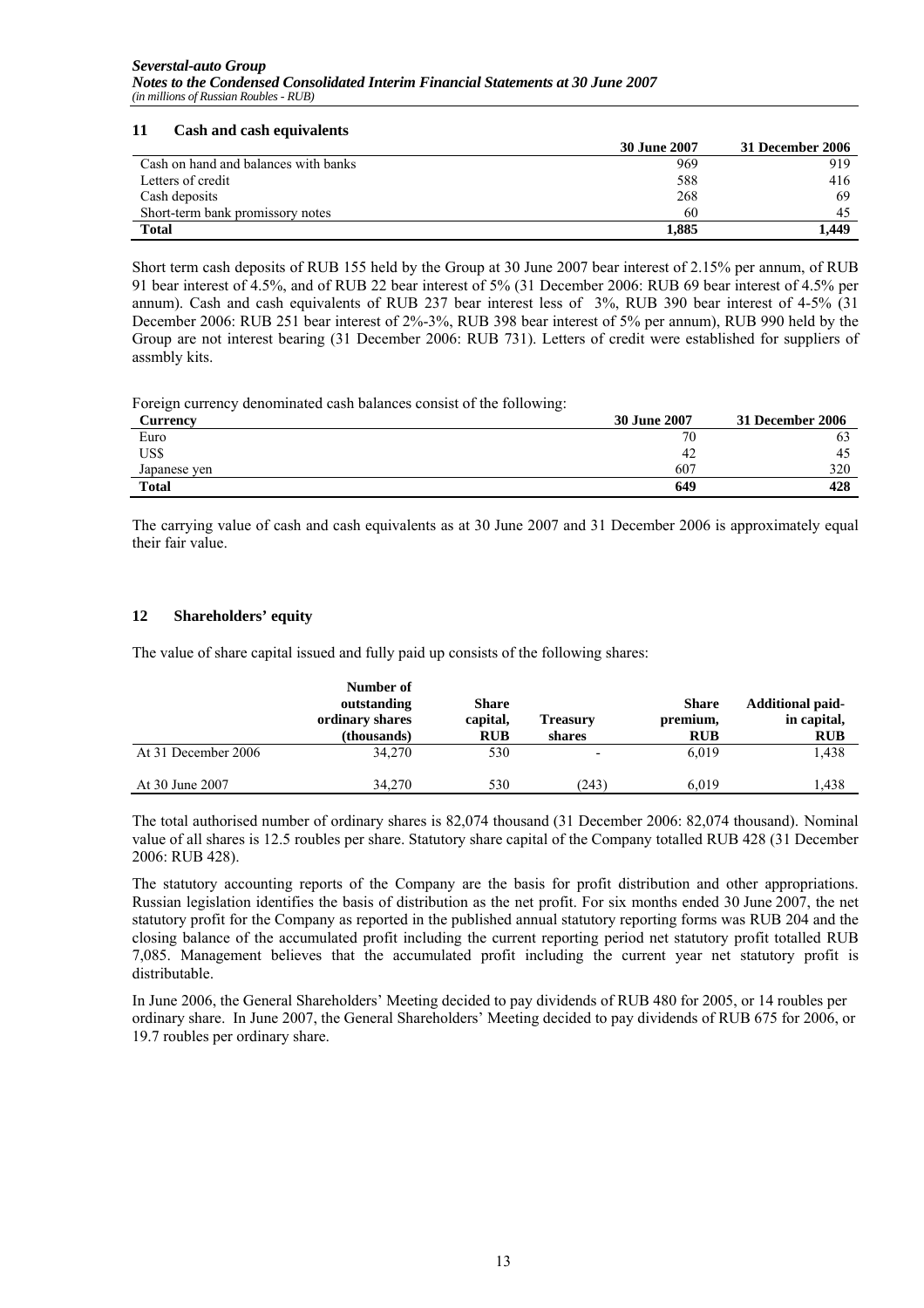### **12 Shareholders' equity (continued)**

On 13 January 2005 the Federal Commission of Securities Market registered the prospectus for the issue of 4,470 thousand ordinary shares of the Company at a nominal value of 12.5 roubles per share (which is approximately 15% of the Company's share capital).

In April 2005, the Company started an initial public offering of its shares in the Russian stock market. As part of this offering, Newdeal Investments Ltd. Provided 8,940 thousand ordinary registered shares (amounting to approximately 30% of the Company's share capital) for the initial public offering at a price of US\$ 15.10 per share. The principal shareholder invested into the Company approximately 50% of the net proceeds from the sale of its shares by purchasing newly-issued shares of the Company. The placement of all the newly-issued shares was completed in July 2005.

On 30 August 2005 the Federal Service for Financial Markets approved the results of the issue of 4,470 thousand ordinary shares. By 31 December 2005 the Company had received RUB 1,816 from the share issue net of transaction costs of RUB 31. Newdeal Investments' equity stake in the Company's post-offering share capital was equal to 63%. In February 2006 5% of it was sold on the market, reducing Newdeal Investments' share to 58%.

During six months ended 30 June 2007 the Group acquired ordinary shares of Severstal-auto on the market for RUB 243 at average price of 786 rubles per share (market price at the date of agreement was \$30 per share). The Company reserved these treasury shares for a share option program for senior management and members of the Board of directors.

On 30 May 2007 the Group granted senior management options to acquire in total 790,000 of the Company's ordinary shares at an exercise price of US\$30.5.

The options are exercisable during 3 years after a 1 year vesting period for the members of the Board of directors (150,000 shares) and during 2 years after a 2 years vesting period for the senior management (640,000 shares), subject to certain conditions, including remaining in employment in the Group up until the vesting date.

At 30 June the Group had 790,000 outstanding options with exercise price of US\$30.5 per share.

The fair value of options granted during the six months ended 30 June 2007 was determined using the Black-Scholes valuation model. The significant inputs into the model were share price of US\$ 30, at the grant date, exercise price shown above, standard deviation of expected share price returns of 32%, option life disclosed above, and an annual risk-free interest rate of 5.7%. Historical 2-year volatility of Russian stock exchange index adjusted for the Company's beta was used as a proxy for the expected volatility of the share price.

In the six month ended 30 June 2007 the Group also recognized an expense in the amount of RUB 6 for equitysettled share based compensation plan.

As at 30 June 2007 the total carrying amount of the share option in the balance sheet amounts to RUB 6.

# **13 Long-term borrowings**

In January 2004 the Company issued rouble-denominated non-convertible bonds for RUB 1,500 payable in six years time with a coupon payable every six months of 11.25% per annum. Transaction costs incurred on the bond placement of RUB 16 were deducted from proceeds received. The funds received were lent to subsidiaries on similar terms.

In January 2007 the Group changed the bond interest rate from 11.25% to 8%. As a result the holders of a part of the bonds in the amount of RUB 762 requested early redemption of the bonds and RUB 375 were subsequently placed at the secondary market.

During the year ended 31 December 2004 the Group received a Euro denominated loan from Sberbank amounting to RUB 297 with an effective floating interest rate of Euro LIBOR + 4.35% for purchase of equipment for a painting workshop. As of 30 June 2007 the outstanding long-term part of this loan amounted to RUB 91. (31 December 2006: RUB 121). The loan is repayable in nine equal semi-annual instalments starting from July 2005.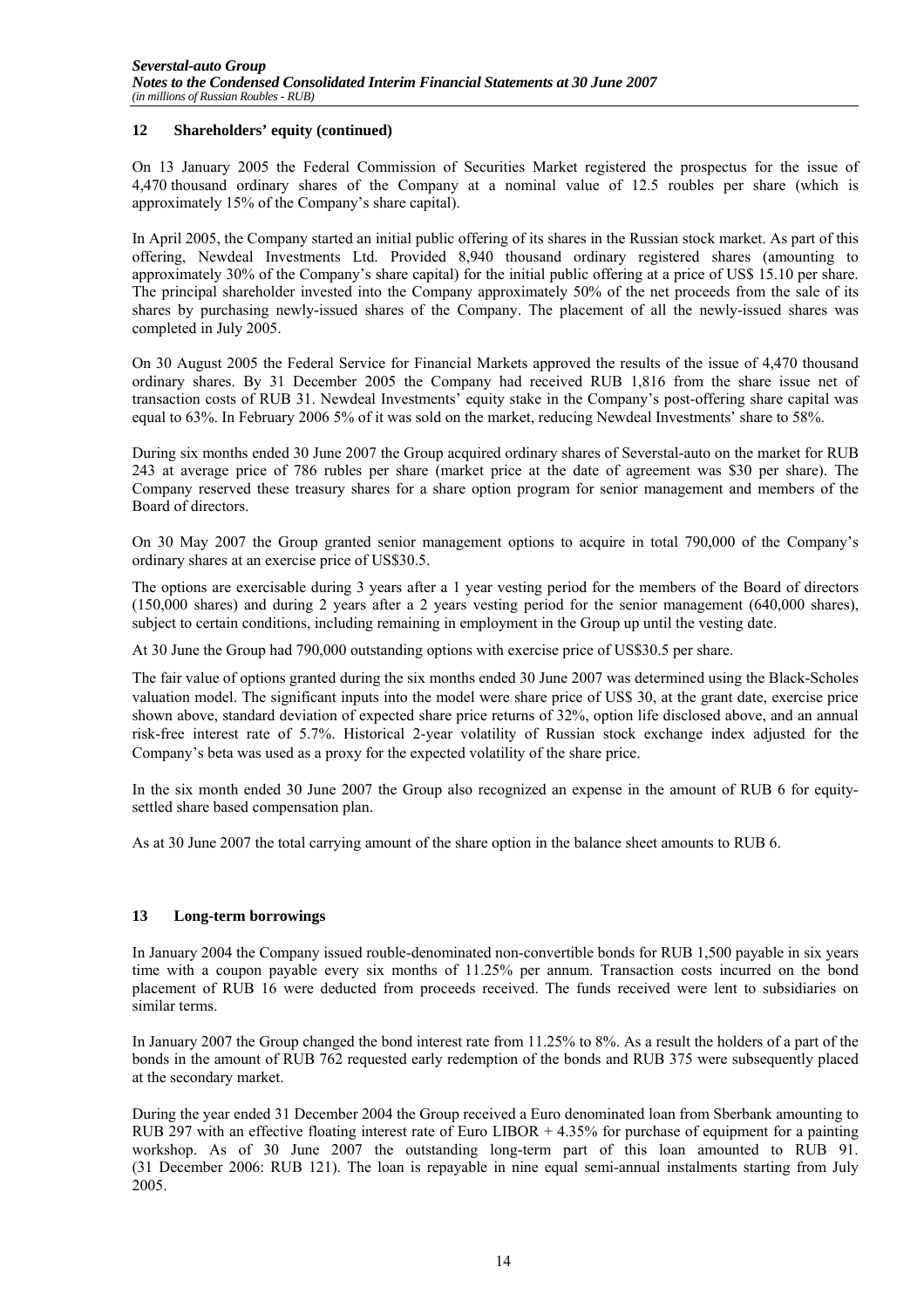### **13 Long-term borrowings (continued)**

In 2006 the Group received a Euro denominated loan from Kommerzbank of RUB 123 and during the six months ended 30 June 2007 the Group additionally received RUB 26 of the loan with an effective floating interest rate of Euro EURIBOR + 0.85%. As of 30 June 2007 the outstanding long-term part of this loan amounted to RUB 104 (31 December 2006: RUB 98), which should be paid proportionally before 2011.

During the six months ended 30 June 2007 the Group received another Euro denominated loan from Kommerzbank of RUB 126 of the loan with an effective floating interest rate of Euro EURIBOR + 0.80%. As of 30 June 2007 the outstanding long-term part of this loan amounted to RUB 101 (31 December 2006: RUB 0), which should be paid proportionally until 2012.

As of 30 June 2007 the outstanding amount of AkBars loan amounted to RUB 40 (31 December 2006: RUB 43). The loan was received in 2005 with an effective interest rate of EURIBOR +2.375%.

Long-term debt is repayable as follows:

|              | 30 June 2007 | 31 December 2006 |
|--------------|--------------|------------------|
| 1 to 2 years | 129          |                  |
| 2 to 3 years | 1,206        |                  |
| 3 to 4 years | 68           | 1,521            |
| 4 to 5 years | 40           |                  |
| <b>Total</b> | 1,443        | 1,736            |

As at 30 June 2007 and 31 December 2006 the carrying value of these liabilities approximates their fair value.

### **14 Advances received and other payables**

|                         | 30 June 2007 | 31 December 2006 |
|-------------------------|--------------|------------------|
| Advances from customers | 561          | 588              |
| Salaries payable        | 225          | 207              |
| Bonus accrual           | 104          | 185              |
| Dividends payable       | 285          | 159              |
| Vacation accrual        | 242          | 128              |
| Other                   | 567          | 60               |
| <b>Total</b>            | 1.984        | 1.327            |

### *Non-cash settlements*

In the six months ended 30 June 2007 none of the Group's settlements of accounts payable and accrued charges were settled by means of third-party bills of exchange or by means of mutual settlements with suppliers. In the six months ended 30 June 2006 RUB 6 of the Group's settlements of accounts payable and accrued charges were settled by means of third-party bills of exchange and RUB 648 (approximately 6% of total purchases) by means of mutual settlements.

### **15 Short-term borrowings**

As at 30 June 2007 and 31 December 2006 short-term borrowings consist of bank loans amounting to RUB 5,794 and RUB 1,888 respectively. That amount included short-term part of long-term loans of RUB 61 (31 December 2006: RUB 96); and interest accrued on loans amounting to RUB 70 (31 December 2006: RUB 87).

As at 30 June 2007 short-term debt comprises a total of rouble and foreign currency denominated loans at effective interest rates of 1-8% of RUB 2,517, 8-8.2% of RUB 265 and ruble denominated bridge loan from Raiffeisen bank of RUB 3,012 with an effective floating interest rate of one month MOSPRIME of RUB +1.6%. The loan from Raiffeisen bank of RUB 3,000 was subsequently replaced by bond issue of RUB 3,000 in July 2007, see Note 22.

As at 31 December 2006 short-term debt comprises a total of rouble-denominated loans at effective interest rates of 1-7% of RUB 1,109, 7-11.25% of RUB 779.

As at 30 June 2007 and 31 December 2006 loans for RUB 3,218 and RUB 2,690 respectively, inclusive of long-term borrowing from Sberbank (Note 13), are guaranteed by collateral of inventories and equipment; see Notes 6 and 9.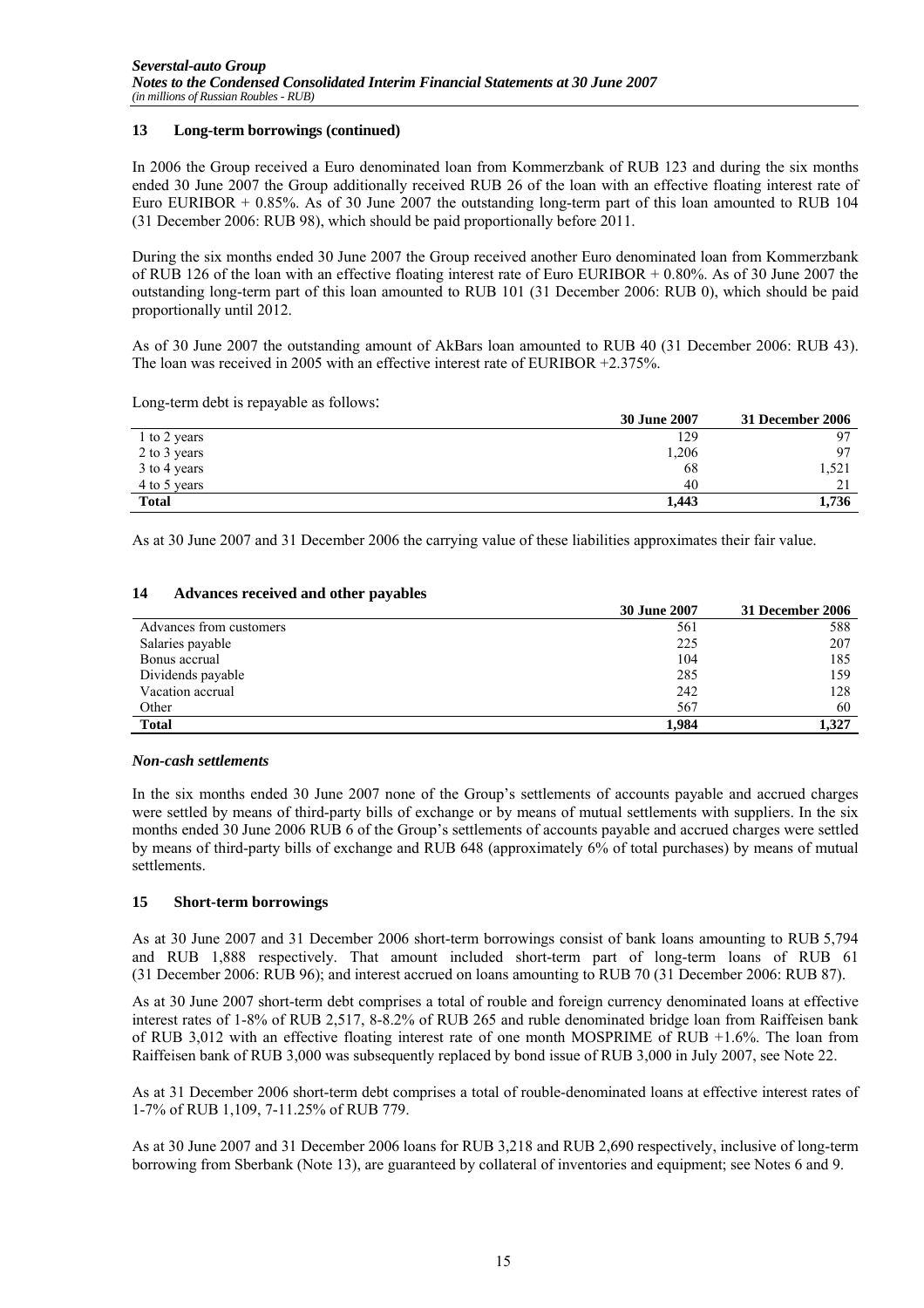#### **16 Sales**

|                       | Six months ended    | Six months ended    |
|-----------------------|---------------------|---------------------|
|                       | <b>30 June 2007</b> | <b>30 June 2006</b> |
| Vehicles              | 15,785              | 8,651               |
| Engines               | 4,387               | 3,885               |
| Automotive components | 2,018               | 1,775               |
| Assembly kits         | ٠                   | 28                  |
| Other sales           | 1.171               | 697                 |
| <b>Total</b>          | 23.361              | 15,036              |

### **17 Segment information**

### **Primary reporting format – business segments**

At 30 June 2007 the Group is organised as two main business segments:

- (1) manufacture and sale of vehicles and
- (2) manufacture and sale of engines.

Other Group operations are not sufficiently significant to be recorded as separate reportable segments.

The segment results for the six months ended and balances at 30 June 2007 are as follows:

|                                                  |        | Vehicles segment Engines segment | <b>Unallocated</b> | Group  |
|--------------------------------------------------|--------|----------------------------------|--------------------|--------|
|                                                  |        |                                  |                    |        |
| <b>Sales</b>                                     | 17,199 | 6,871                            |                    |        |
| Inter-segmental sales                            | (26)   | (683)                            |                    |        |
| <b>Net sales</b>                                 | 17,173 | 6,188                            |                    | 23,361 |
| Segment results / operating income               | 1,241  | 1,135                            |                    | 2,376  |
| Interest expense                                 |        |                                  |                    | (181)  |
| Net foreign exchange gain                        |        |                                  |                    | 8      |
| Gain on forgiveness of tax penalties             |        |                                  |                    |        |
| <b>Segment results</b>                           |        |                                  |                    | 2,203  |
| Income tax expense                               |        |                                  |                    | (576)  |
| Income for the year                              |        |                                  |                    | 1,627  |
|                                                  |        |                                  |                    |        |
| Segment assets                                   | 22,234 | 8,501                            | 1,597              | 32,332 |
| Segment liabilities                              | 8,357  | 2,332                            | 4,505              | 15,194 |
| Capital expenditures                             | 2,232  | 179                              |                    | 2,411  |
| Depreciation                                     | 350    | 167                              | 4                  | 521    |
| Non-cash gains/ (losses) other than depreciation | (242)  | (144)                            | 79                 | (307)  |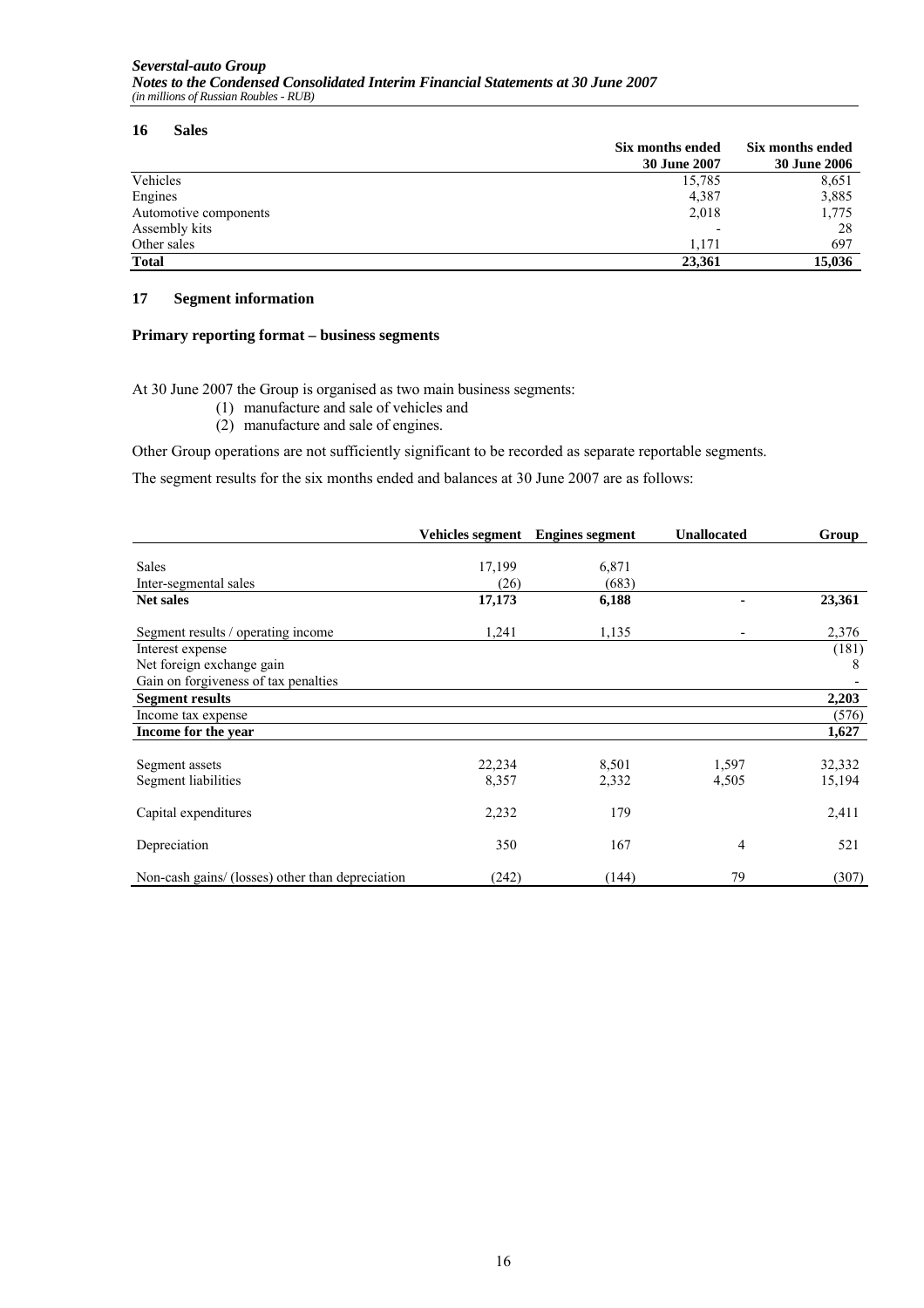### **17 Segment information (continued)**

The segment results for the six months ended 30 June 2006 and balances at 31 December 2006 are as follows:

|                                                 | <b>Vehicles segment</b> | <b>Engines segment</b> | <b>Unallocated</b> | Group            |
|-------------------------------------------------|-------------------------|------------------------|--------------------|------------------|
| <b>Sales</b>                                    | 9,864                   | 5,598                  |                    | 15,462           |
| Inter-segmental sales                           | (26)                    | (400)                  |                    | (426)            |
| <b>Net sales</b>                                | 9,838                   | 5,198                  |                    | 15,036           |
| Segment results / operating income              | 691                     | 888                    |                    | 1,579            |
| Interest expense                                |                         |                        | (167)              | (167)            |
| Net foreign exchange loss                       |                         |                        | 18                 | 18               |
| Gain on restructuring of assets and liabilities |                         |                        | 10                 | 10               |
| <b>Segment results</b>                          |                         |                        |                    | 1,440            |
| Income tax expense                              |                         |                        |                    | (435)            |
| Income for the year                             |                         |                        |                    | 1,005            |
|                                                 |                         |                        |                    |                  |
| Segment assets<br>Segment liabilities           | 18,026<br>7,547         | 8,387<br>2,147         | 1,901<br>1,855     | 28,314<br>11,549 |
| Capital expenditures                            | 524                     | 170                    |                    | 694              |
| Depreciation                                    | 282                     | 143                    |                    | 425              |
| Non-cash gains/(losses) other than depreciation | (23)                    | 12                     |                    | (11)             |

Inter-segment transfers or transactions are entered into under the normal commercial terms and conditions that would also be available to unrelated third parties.

### **18 Contingencies, commitments and operating risks**

### **18.1. Contractual commitments and guarantees**

As at 30 June 2007 the Group had contractual commitments of RUB 3,214 for the purchase of property, plant and equipment from third parties (31 December 2006: RUB 950).

### **18.2. Taxation**

Russian tax and customs legislation is subject to varying interpretations, and changes, which can occur frequently. Management's interpretation of such legislation as applied to the transactions and activity of the Group may be challenged by the relevant authorities.

The Russian tax authorities may be taking a more assertive position in their interpretation of the legislation and assessments, and it is possible that transactions and activities that have not been challenged in the past may be challenged. The Supreme Arbitration Court issued guidance to lower courts on reviewing tax cases providing a systemic roadmap for anti-avoidance claims, and it is possible that this will significantly increase the level and frequency of tax authorities scrutiny.

As a result, significant additional taxes, penalties and interest may be assessed. Fiscal periods remain open to review by the authorities in respect of taxes for three calendar years preceding the year of review. Under certain circumstances reviews may cover longer periods.

The Group's Management believes that its interpretation of the relevant legislation is appropriate and the Group's tax, currency legislation and customs positions will be sustained. Accordingly, at 30 June 2007 no other provision for potential tax liabilities had been recorded except for recorded at 31 December 2006.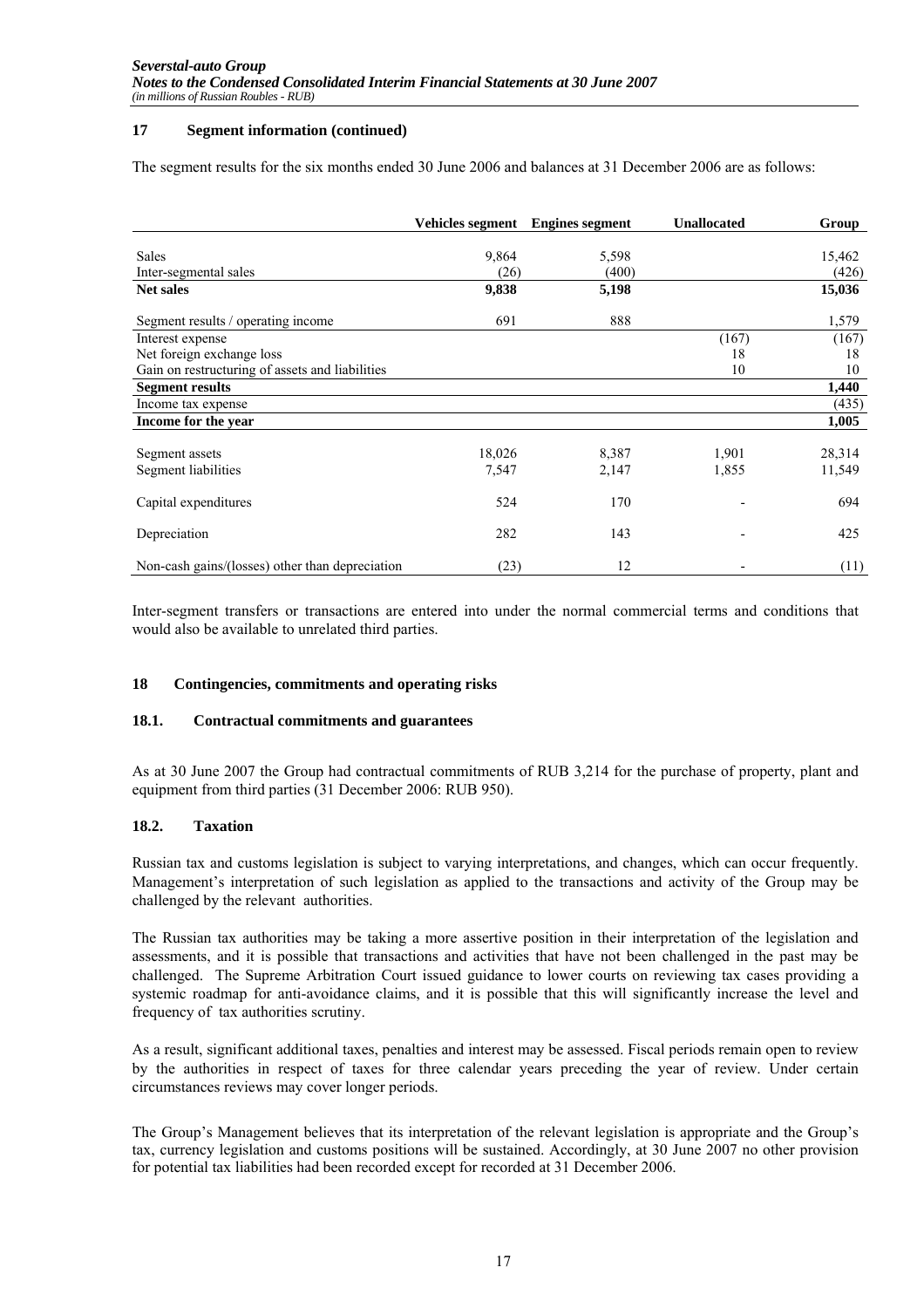## **18 Contingencies, commitments and operating risks (continued)**

### **18.3. Dependency on a limited number of suppliers and customers**

The Group is dependent on a relatively limited number of suppliers for several raw materials and components used in the manufacturing of its products. Consequently, there is a risk that the Group may not be able to negotiate favourable terms, ensure adequate quality of its raw material and components and the performance of its business segments could be affected.

The engine business segment sells 60% (six month ended 30 June 2006: 65%) of its production of engines to one customer – OAO "GAZ". Consequently, the segment performance, results of the operation and prospects of the engine business are highly dependent on the continued relationship with this customer. In 2005 the Group signed a 3 year contract with OAO "GAZ" for delivery of engine supplies.

# **18.4. Insurance policies**

The Group holds insurance policies in relation to its operating assets and vehicles and all events subject to mandatory insurance. The Group does not have business interruption insurance. The Group is subject to political, legislative, tax and regulatory developments and risks, which are not covered by insurance.

### **18.5. Environmental matters**

The enforcement of environmental regulation in the Russian Federation is evolving and the enforcement posture of government authorities is continually being reconsidered. The Group periodically evaluates its obligations under environmental regulations. As obligations are determined, they are recognised immediately. Potential liabilities, which might arise as a result of changes in existing regulations, civil litigation or legislation, cannot be estimated but could be material. In the current enforcement climate under existing legislation, management believes that there are no significant liabilities for environmental damage.

### **18.6. Legal proceedings**

During the year ended 30 June 2007 the Group was involved in a number of court proceedings (both as a plaintiff and a defendant) arising in the ordinary course of business. In the opinion of management, there are no current legal proceedings or other claims outstanding, which could have a material effect on the result of operations or financial position of the Group and which have not been accrued or disclosed in these consolidated financial statements.

# **18.7. Operating environment of the Group**

Whilst there have been improvements in the economic trends in the country, the Russian Federation continues to display some characteristics of an emerging market. These characteristics include, but are not limited to, the existence of a currency that is not freely convertible in most countries outside of the Russian Federation, restrictive currency controls, and relatively high inflation. The tax, currency and customs legislation within the Russian Federation is subject to varying interpretations, and changes, which can occur frequently.

The future economic direction of the Russian Federation is largely dependent upon the effectiveness of economic, financial and monetary measures undertaken by the Government, together with tax, legal, regulatory, and political developments.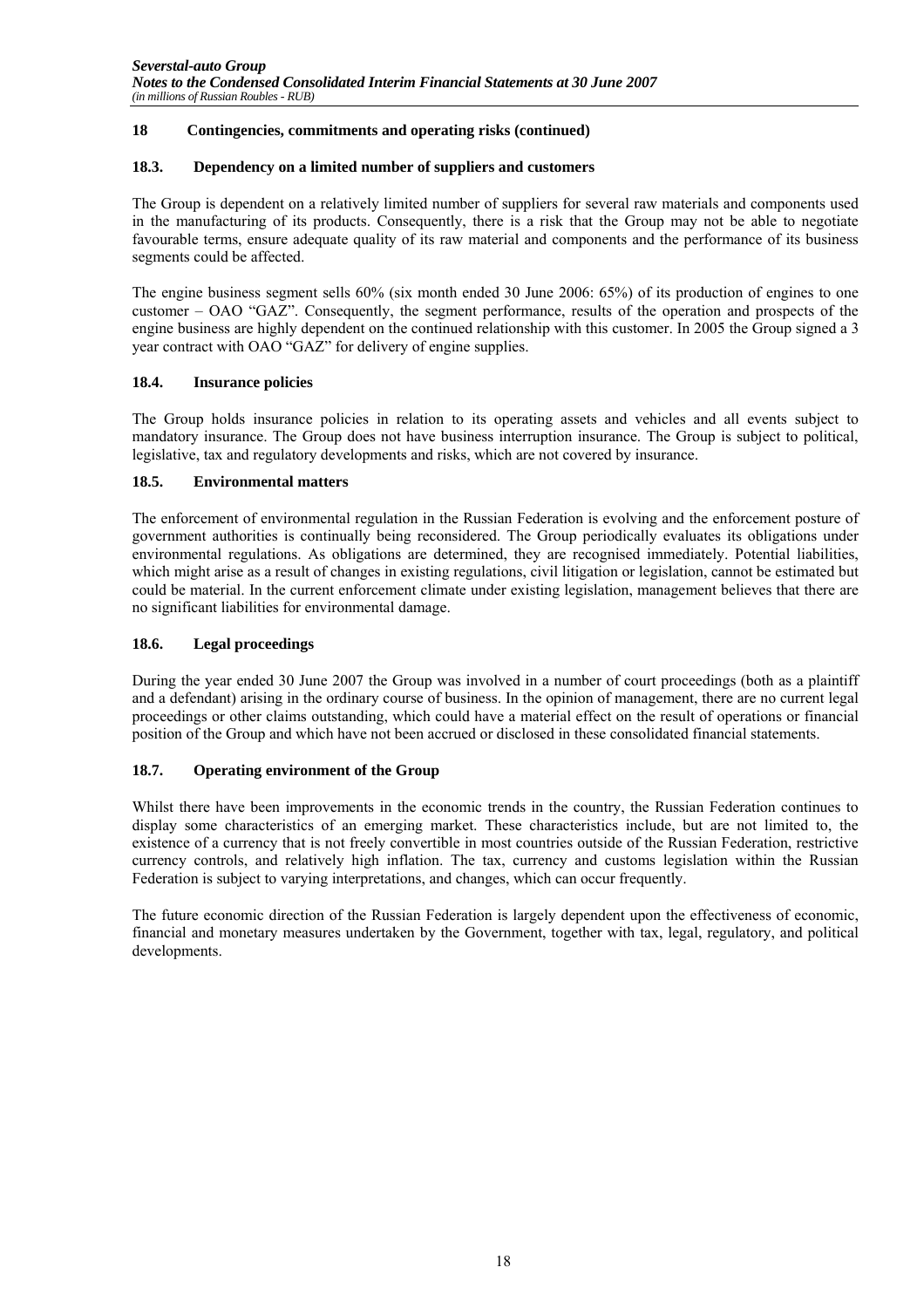# **19 Principal subsidiaries**

The principal subsidiaries consolidated within the Group and the degree of control exercised by OAO "Severstalauto" are as follows:

|                                     |            |                                | 30 June 2007  |          | 31 December 2006 |          |
|-------------------------------------|------------|--------------------------------|---------------|----------|------------------|----------|
|                                     | Country of |                                |               | $%$ of   |                  | $%$ of   |
|                                     | incorpo-   |                                | % of total    | ordinary | % of total       | ordinary |
| Entity                              | ration     | Activity                       | share capital | shares   | share capital    | shares   |
|                                     |            | Manufacture and sale of        |               |          |                  |          |
| OAO "Ulyanovsky                     |            | passenger automobiles, light   |               |          |                  |          |
| Avtomobilny Zavod"                  | Russia     | trucks and minibuses           | 66            | 68       | 66               | 68       |
|                                     |            | Manufacture and sale of        |               |          |                  |          |
| OAO "Zavolzhskiy                    |            | engines for passenger          |               |          |                  |          |
| Motor Works"                        | Russia     | automobiles, trucks and buses  | 79            | 88       | 75               | 88       |
|                                     |            | Manufacture and sale of        |               |          |                  |          |
| OAO "Small Car Plant"               | Russia     | passenger automobiles          | 100           | 100      | 100              | 100      |
| OOO "Severstalavto-                 |            | Manufacture and sale of        |               |          |                  |          |
| Elabuga"                            | Russia     | commercial vehicles            | 100           | ÷        | 100              |          |
| OOO "Severstalavto"                 | Russia     | Auto trading                   | 100           |          | 100              |          |
| OOO "UAZ-                           |            | Manufacture and sale of metal  |               |          |                  |          |
| Metallurgia"                        | Russia     | products                       | 66            |          | 66               |          |
| OOO "UAZ-Autotrans"                 | Russia     | Transport services             | 66            |          | 66               |          |
| OOO "UAZ-                           |            | Manufacture and sale of        |               |          |                  |          |
| Tekhinstrument"<br><b>OOO</b> "ZMZ- | Russia     | tooling equipment              | 66            |          | 66               |          |
| Podshipniky                         |            | Manufacture and sale of        |               |          |                  |          |
| Skolzheniya"*                       | Russia     | bearings                       | 100           |          | 100              |          |
|                                     |            | Manufacture and sale of metals |               |          |                  |          |
| OOO "RosALit"                       | Russia     | products                       | 79            |          | 75               |          |
| OOO "Zavod                          |            | Manufacture and sale of metals |               |          |                  |          |
| "Metalloform"                       | Russia     | products                       | 79            |          | 75               |          |
|                                     |            | Manufacture and sale of        |               |          |                  |          |
| OOO "Specinstrument"                | Russia     | tooling equipment              | 79            |          | 75               |          |
| OOO "ZMZ-                           |            |                                |               |          |                  |          |
| Transservice"                       | Russia     | Transport services             | 79            |          | 75               |          |
| OOO "Remservis"                     | Russia     | Repair services                | 79            |          | 75               |          |
| ZAO "Kapital"                       | Russia     | Rent services                  | 100           |          | 72               |          |
| OOO "Torgovy Dom                    |            |                                |               |          |                  |          |
| Severstal-auto"                     | Russia     | Vehicles distribution          | 100           |          |                  |          |
| OOO "Severstalauto-                 |            |                                |               |          |                  |          |
| invest"                             | Russia     | Vehicles distribution          | 100           |          |                  |          |
| OOO "Turin-Auto"                    | Russia     | Vehicles distribution          | 100           |          |                  |          |

OOO "ZMZ - Transservice", OOO "RosALit", OOO "Zavod "Metalloform", OOO "Specinstrument" are 100% owned by the Company's subsidiary OAO "ZMZ". OOO "UAZ – Autotrans", OOO "UAZ-Tekhinstrument" and OOO "UAZ-Metallurgia" are 100% owned by the Company's subsidiary OAO "UAZ". Share in OOO "ZMZ – Podshipniky Skolzheniya", OOO "ZMZ - Transservice", OOO "UAZ-Metallurgia", OOO "UAZ-Autotrans", OOO "UAZ-Tekhinstrument", OOO "RosALit", OOO "Zavod "Metalloform", OOO "Specinstrument", OOO "Severstalauto-Elabuga", OOO "Severstalauto", OOO "Torgovy Dom Severstal-auto", OOO "Severstalautoinvest", OOO "Turin-Auto" represent stockholders' stakes, not number of shares held.

 $\overline{a}$ 

<sup>∗</sup> OOO "ZMZ-Podshipniky Skolzheniya"<sup>∗</sup> was sold in September 2007. See Note 22 .